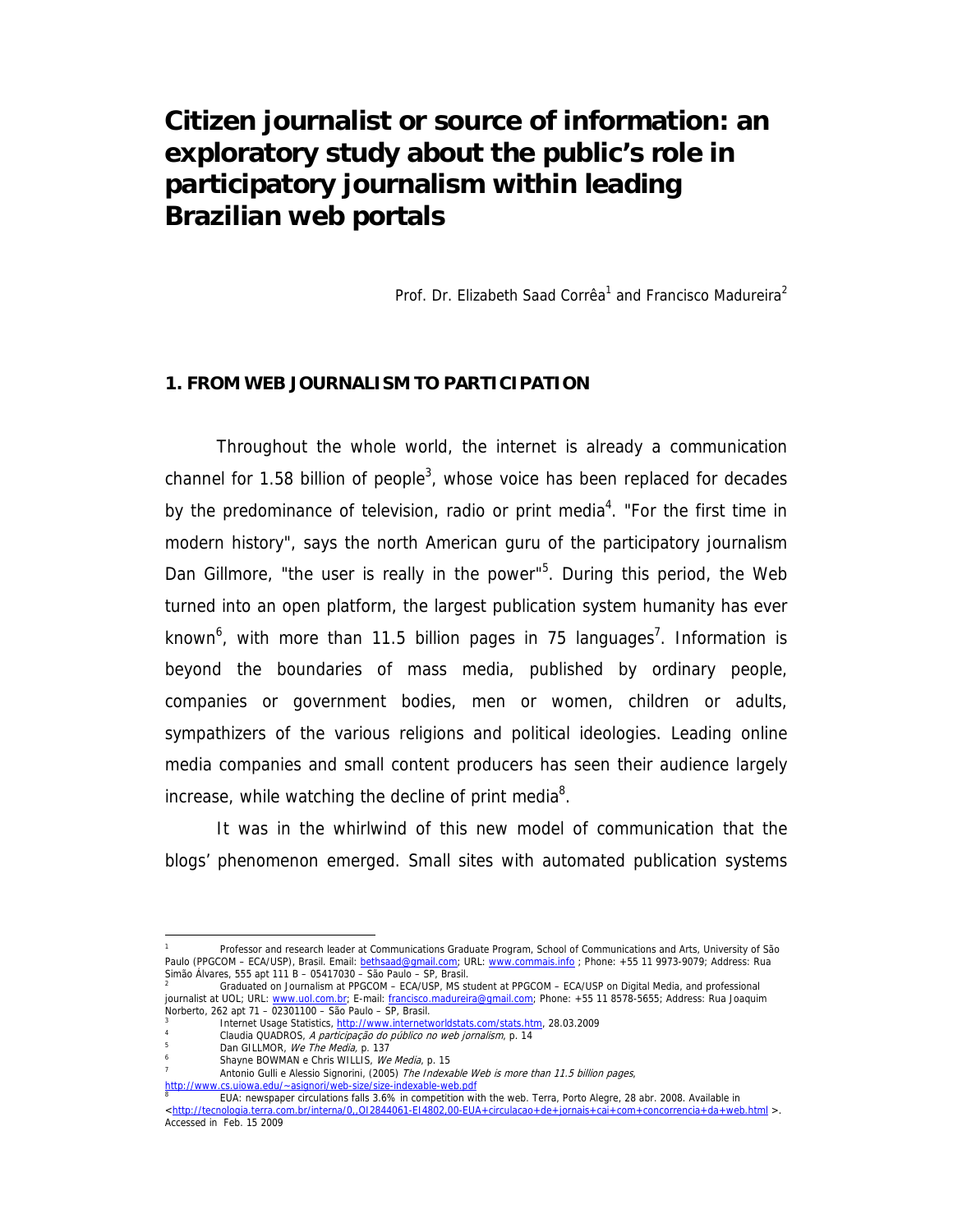and often free of costs, they went quickly from virtual personal journals into civic engagement tools<sup>9.</sup>

The phenomenon made possible for small teams — composed by journalists or not — to challenge communication empires and conquer their audiences. Something similar to what the MP3 digital music format, coupled with exchange files systems such as  $P2P^{10}$  (peer-to-peer), did to the music industry in the last decade. According to Shirky (2008):

 "We are living in the middle of the largest increase in expressive capability in the history of the human race. More people can communicate more things to more people than has ever been possible in the past, and the size and speed of this increase, from under one million participants to over one billion is a generation, makes the change unprecedented, even considered against the background of previous revolutions in communications tools."<sup>11</sup>

Research conducted by the Pew Internet & American Life Project<sup>12</sup> revealed that 8% of American Internet users had a blog in 2006, the equivalent of 12 million people. Of these people, 34% considered their blog a way of journalism — 56% often spent time checking the veracity of the information they published, and 57% included links to the sources where the information was collected. But these are not the only reason why blogs became a threat to the current business model of the press. To 84% of bloggers, writing was a hobby, and 85% did not aim to make money with this activity.

Parallel to the popularization of blogs, another expression form emerged online, perhaps more threatening to the traditional press — participatory journalism, also called citizen journalism or "open source" journalism in reference to open source software, developed together by a community of programmers that exchange information over the Web<sup>13</sup>. This open source concept also affects other information industry areas, in particular the editorial —Wikipedia, for instance, is a collaborative encyclopedia that allows Internet users to create, update and correct collectively the contents of their entries.

Participatory journalism adopts the principle that every citizen is a potential journalist and may contribute to the construction of news. The phenomenon emerged at the beginning of the decade in the United States and

 $\overline{a}$ 

12 Clay SHIRKY, Here comes everybody: The Power of Organizing Without Organizations, p. 106 12 Amanda LENHART e Susannah FOX, (2006) *Bloggers: A portrait of the internet's new storytellers*, http://www.pewinternet.org/~/media//Files/Reports/2006/PIP%20Bloggers%20Report%20July%2019%202006.pdf.pdf

<sup>9</sup>

<sup>&</sup>lt;sup>9</sup> Dan GILLMOR, *We The Media*, p. 139<br><sup>10</sup> Peer-to-Peer, Wikipedia, 28.03.2009, <u>http://en.wikipedia.org/wiki/Peer-to-peer</u><br><sup>11</sup> Clay SHIRKY, *Here comes everybody: The Power of Organizing Without Organizations,* p. 106

<sup>13</sup> Ana Maria Brambilla, Jornalismo open source: discussão e experimentação do OhMyNews International, p. 57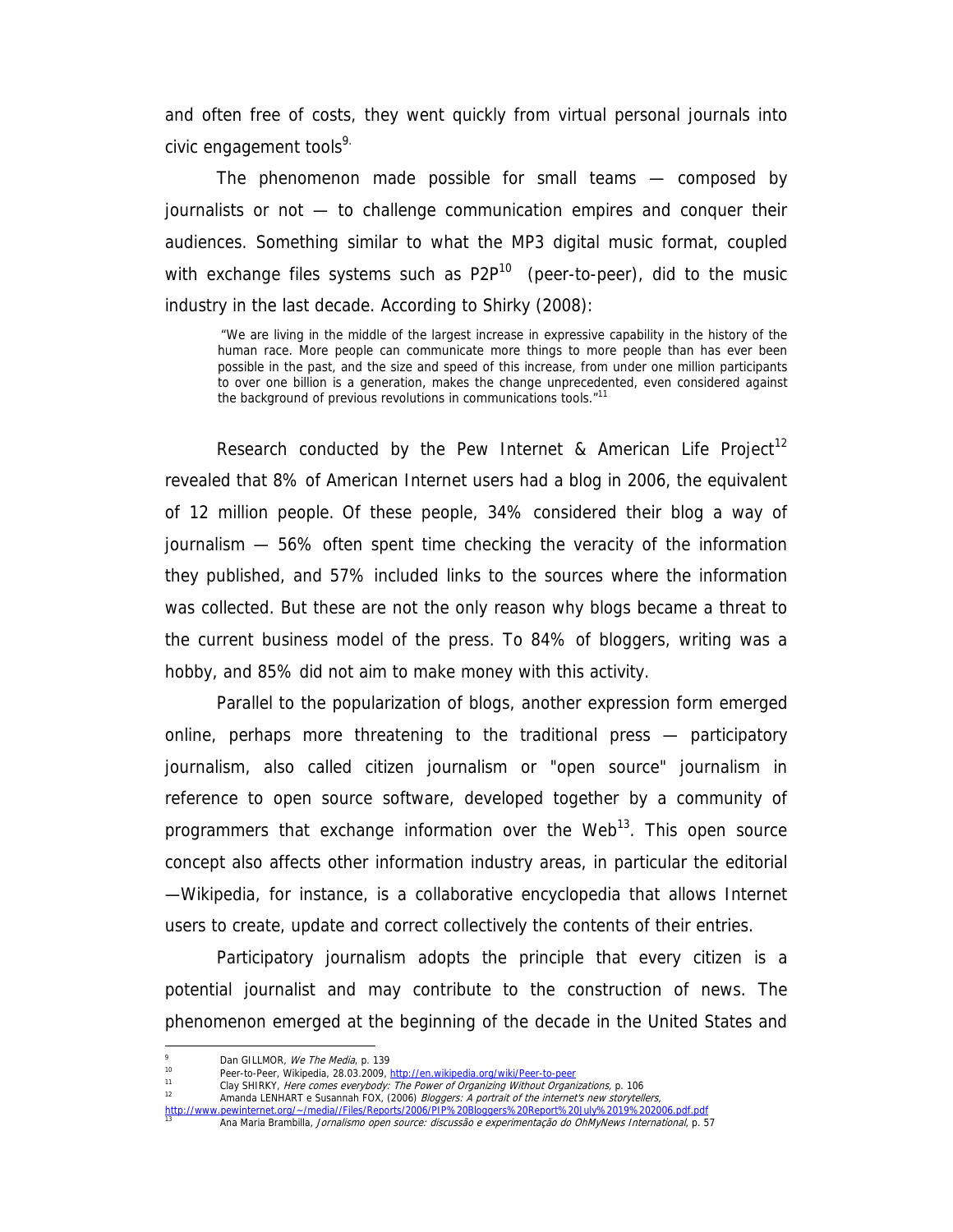Asia, and already has repercussions in Brazil. In 2005, the Overmundo<sup>14</sup> website had come out with the support of Rouanet Act (a federal law to encourage the culture), coordinated by the anthropologist Hermano Vianna and the law professor and online activist Ronaldo Lemos. The website runs with content of Internet surfers, which can post news, photos and videos about culture. One needs to register before insert contents. The publication works with a punctuation system that automates the homepages' edition and allocates the most voted contents in prominent places. In the section "About Overmundo", the founders explain their reasons:

"No team of journalists, no matter its size or ability, can cover or filter the increasing amount of relevant things that happen across the country. On the other hand, victorious online projects, such as the proliferation of blogs and Wikipedia, suggest another way to deal with this huge amount of cultural information, with increased decentralization. Following these examples, we launched the challenge: here every Brazilian citizen can help to promote all aspects of our cultural production that interest him. Overmundo, as a matter of principle, will not work without the collaboration of many people. The more people, the better. "

At the beginnings of 2006, some major Brazilian Internet portals released channels with journalistic focus that allowed the reader's participation, with the transmission of texts, photos or videos.

Some examples are the VC Repórter<sup>15</sup>, from "Terra", the VC no  $G1^{16}$  from "Globo.com" and, the Minha Notícia<sup>17</sup> from "IG".

Considering the initial stage of our academic study, still under development<sup>18</sup>, we present here preliminary data about the status of participatory journalism on initiatives undertaken by the mass media of information on the Brazilian web. The assumption, obtained with the qualitative analysis of data collected in this research, is that the leading portals in the country have not still been able to adopt the participatory journalism in the depth and breadth of experience reported by authors such as Brambilla<sup>19</sup>, Bruns<sup>20</sup> and Gillmor<sup>21</sup>.

<sup>&</sup>lt;sup>14</sup> Overmundo, http://www.overmundo.com.br

<sup>15</sup> VC Repórter, http://www.terra.com.br/vcreporter

<sup>16</sup> VC no G1, http://g1.globo.com/VCnoG1/0,,8491,00.html

<sup>17</sup> Minha Notícia, http://minhanoticia.ig.com.br

<sup>&</sup>lt;sup>18</sup> This paper presents data and consists of the master's reseach in development by Francisco Madureira, along with the Program of Graduate School of Arts and Communication, University of São Paulo, under guidance of Prof. Dra. Elizabeth Saad Corrêa. <sup>19</sup> In his dissertation of master Journalism Jornalismo open source: the discussion and experimentation OhMyNews International, Ana

Maria Brambilla focus on the site *OhllyNews International*, the largest site for Collaborative Web Jornalism in South Korea.<br><sup>20</sup> In *Gatewatching: Collaborative Online News Production*, Axel Bruns investigates the collab

<sup>&</sup>lt;sup>21</sup> In *We The Media*, Dan Gillmor points cases of grassroots non-standard news initiatives and the blurring of the lines between producers and consumers of information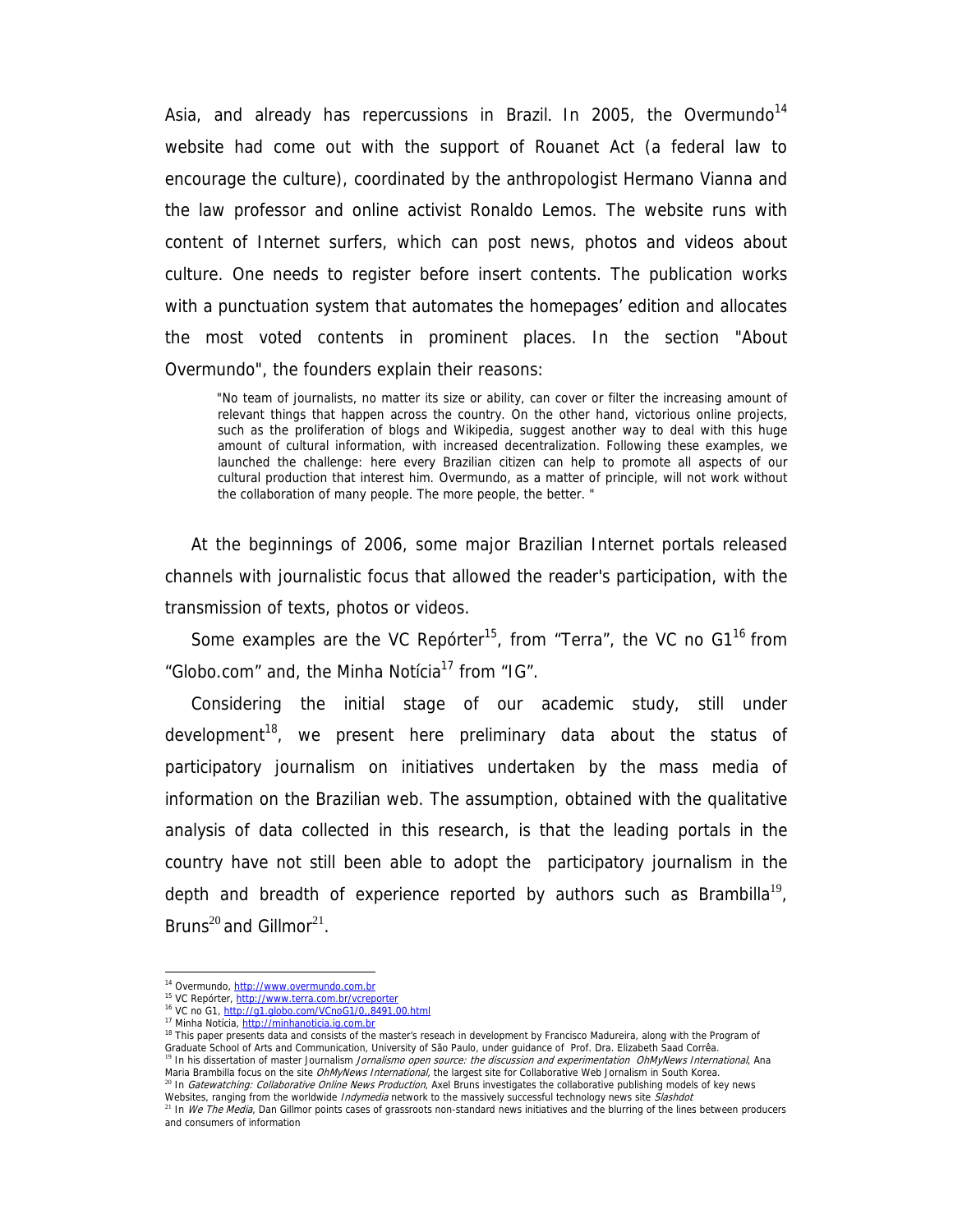In order to attest it we began characterizing the Brazilian outlook of collaborative journalistic information within the net, and then present the concepts and methodological issues that support our observations. We end with the presentation and discussion of the pilot research conducted with the main Brazilian portals about their initiative in participatory journalism.

Obviously, the data presented here are not conclusive, considering the preliminary nature of the study, but it shows clear evidence of our research assumptions.

## **2. THE BRAZILIAN SCENERY**

The provision of journalistic information on the Brazilian Web provides a peculiar overview. There is a strong concentration of information in digital environments originally destined to access the web — the so called portals, also ISPs (Internet Service Providers), which enrich the content from all sort of content partners to enrich their pages and keep a high audience. The news has functioned in these portals as a differential anchor of attraction and it is provided either by international news agencies; or by their own newsrooms; or by joint ventures with multimedia groups. Table 1 shows the ranking of the leading Brazilian portals:

#### TABLE 1

Top 10 Search Engines / Portals And Communities

| Brand/Channel           | Unique<br>Audience(000) | <b>Pageviews</b><br>totals (000) |  |
|-------------------------|-------------------------|----------------------------------|--|
| Google                  | 22,151                  | 5.884.229                        |  |
| <b>MSN/Windows Live</b> | 20.604                  | 1.704.680                        |  |
| Orkut                   | 17.446                  | 16,105,346                       |  |
| <b>UOL</b>              | 15,637                  | 1,613,627                        |  |
| iG                      | 13,512                  | 737.966                          |  |
| Terra                   | 13,157                  | 718,252                          |  |
| Globo.com               | 12,666                  | 1,208,134                        |  |
| Yahoo!                  | 10,937                  | 847,609                          |  |
| Blogger                 | 9.149                   | 152,432                          |  |
| Abril.com               | 4.843                   | 81.228                           |  |

Pageviews and Unique Audience, Feb. 2009<sup>22</sup>

 $\overline{\mathfrak{D}}$ 

Ibope//Netratings, Standard Metrics, http://www.nielsen-online.com, accessed in 27/03/2009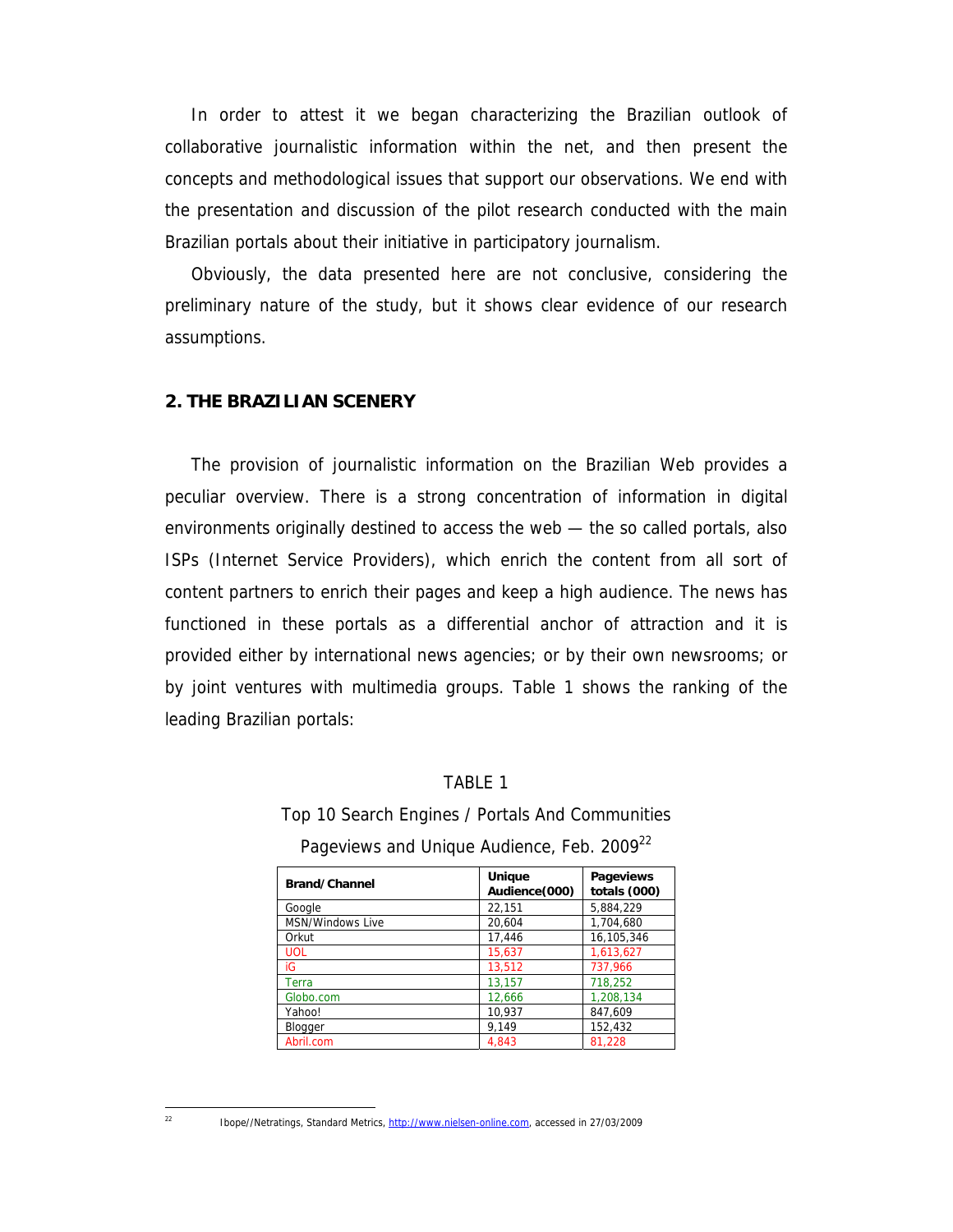Parallel to what we call "portal news" are the journalistic offerings tied to large traditional journalistic brands as "O Estado de S. Paulo", "Folha de S. Paulo", "O Globo", among others that have their own websites<sup>23</sup> — the Estadão.com, the Folha Online and Globo Online respectively.

The Brazilian web surfer behavior shows, as studies conducted by Ibope/NetRatings, that, first and foremost, users get information through portals, and usually reach purely journalistic websites through links within these huge content routers. That's the reason we've chosen to study participatory journalism initiatives in this media environment.

The assumption that the level of public participation in UGC (User Generated Content) channels of the major portals are not yet similar to international experience begins to be justified, firstly, by the low penetration of Internet in Brazil, especially in comparison to cases examined by the mentioned authors. The country is today ruled by television — 93.1% of households have at least one TV set, while only 16% of them have Internet access<sup>24</sup>. According to the IBGE (Brazilian Institute of Geography and Statistics), the country had in March of 2009 a population of 190.9 million. A month before, the Ibope Nilsen Online's panel showed that 62.3 million Brazilians have Internet access from different environments — home, work, school, lan-house, library and public access centers. As a result, we conclude that 32.6% of the Brazilian population have Internet access, a penetration rate greater than other countries in South and Central America, but well below the same rates recorded in North America, Oceania and Europe, as shown in Table 2.

 <sup>23</sup> http://www.estadao.com.br; http://www.folha.com.br; e http://www.oglobo.com.br

<sup>24</sup> National Survey by Household Sample, http://www.ibge.gov.br/home/estatistica/populacao/trabalhoerendimento/pnad2007/ sintesepnad2007.pdf, accessed in 31/03/2009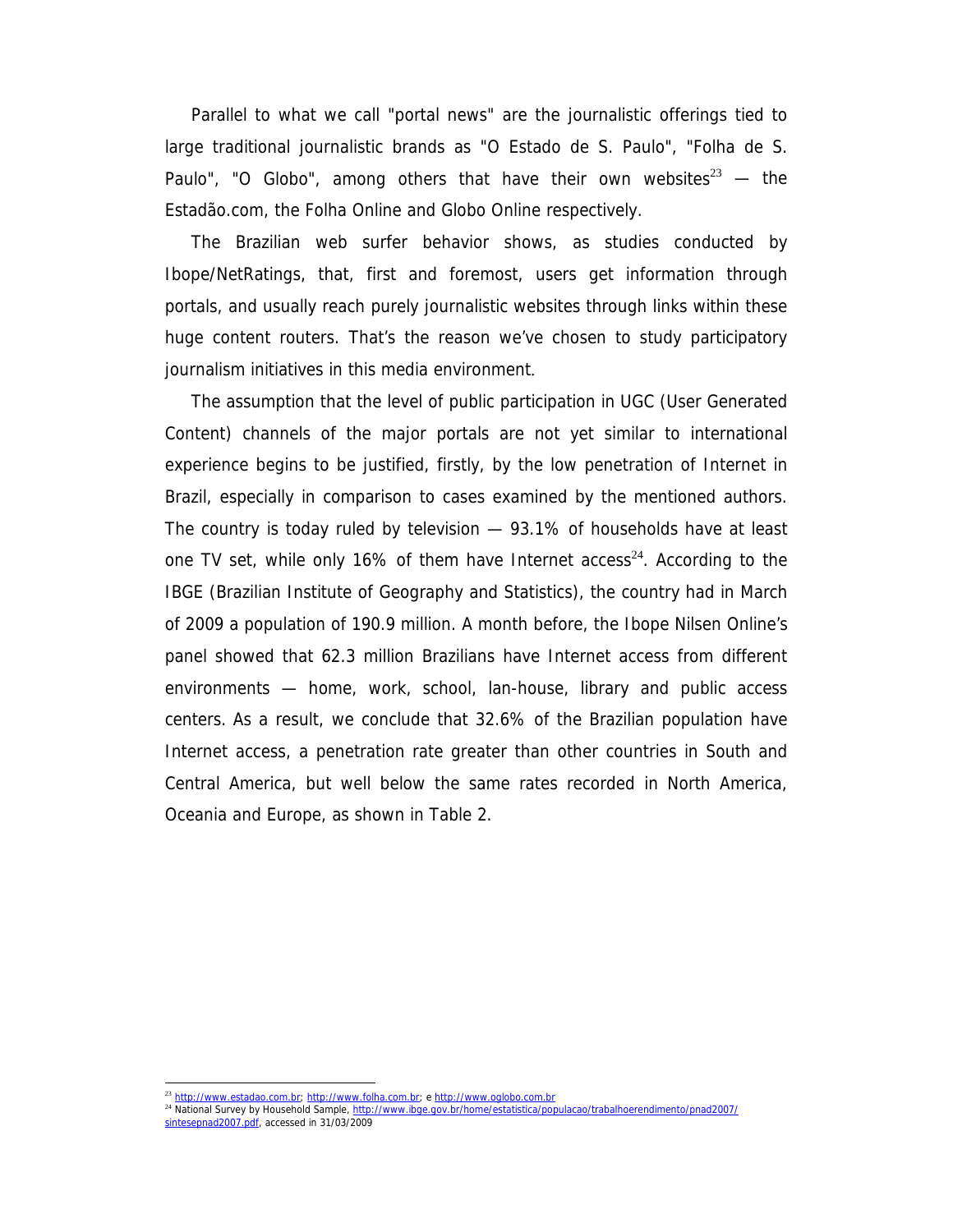## TABLE 2

| <b>World region</b>       | Population<br>2008) | <b>Surfers</b><br><b>Net</b><br>(Feb/2009) | Penetration<br>(% Pop.) | surfers<br>Net<br>per Region |
|---------------------------|---------------------|--------------------------------------------|-------------------------|------------------------------|
| North America             | 337,572,949         | 251.290.489                                | 74.4 %                  | 15.7 %                       |
| Oceania/Australia         | 34,384,384          | 20.783.419                                 | 60.4 %                  | 1.3%                         |
| Europe                    | 803.903.540         | 393.373.398                                | 48.9%                   | 24.6 %                       |
| South and Central America | 581.249.892         | 173.619.140                                | 29.9%                   | 10.9%                        |
| Middle East               | 196.767.614         | 45.861.346                                 | 23.3 %                  | 2.9 %                        |
| Asia                      | 3,780,819,792       | 657.170.816                                | 17.4 %                  | 41.2 %                       |
| Africa                    | 975,330,899         | 54,171,500                                 | 5.6 %                   | 3.4%                         |
| <b>WORLD TOTAL</b>        | 6,710,029,070       | 1,596,270,108                              | 23.8%                   | 100.0%                       |

Use of the Internet in the World and Population Statistics<sup>25</sup>

In addition to lower Internet access rates, another point that also distinguish UGC initiatives within leading Brazilian portals from the international citizen journalism experiences examined by the mentioned authors above is the struggle in awakening reader's engagement with information production. This happens because the websites use material sent by internet surfers merely as a source of information, a simple spark for the usual verification process performed by professional journalists of these websites, a practice that tends to discourage the "old reader" to become a protagonist within the news process, turning it into a conversation $26$ .

The paradoxes of the Brazilian outlook, therefore, present instigating conditions for the current study.

## **3. BASIC CONCEPTS**

To undertake our current, wider academic research and to support adequately the present paper, it is necessary to determine the theoretical guidelines that support our assumptions and methodological procedures. Considering the limitation of the presented format, we will summarize and outline the main concepts.

In the context of its general theme, the described phenomenon is linked to the reception field, which occurs in digital environments. It is also related to social media and practices of UGC (User Generated content) phenomena, as we can assume the user as a protagonist.

<sup>&</sup>lt;sup>25</sup> Internet World Stats, http://www.internetworldstats.com/stats.htm, accessed in 31/03/2009<br>Dan GILLMOR, *We The Media*, p. 237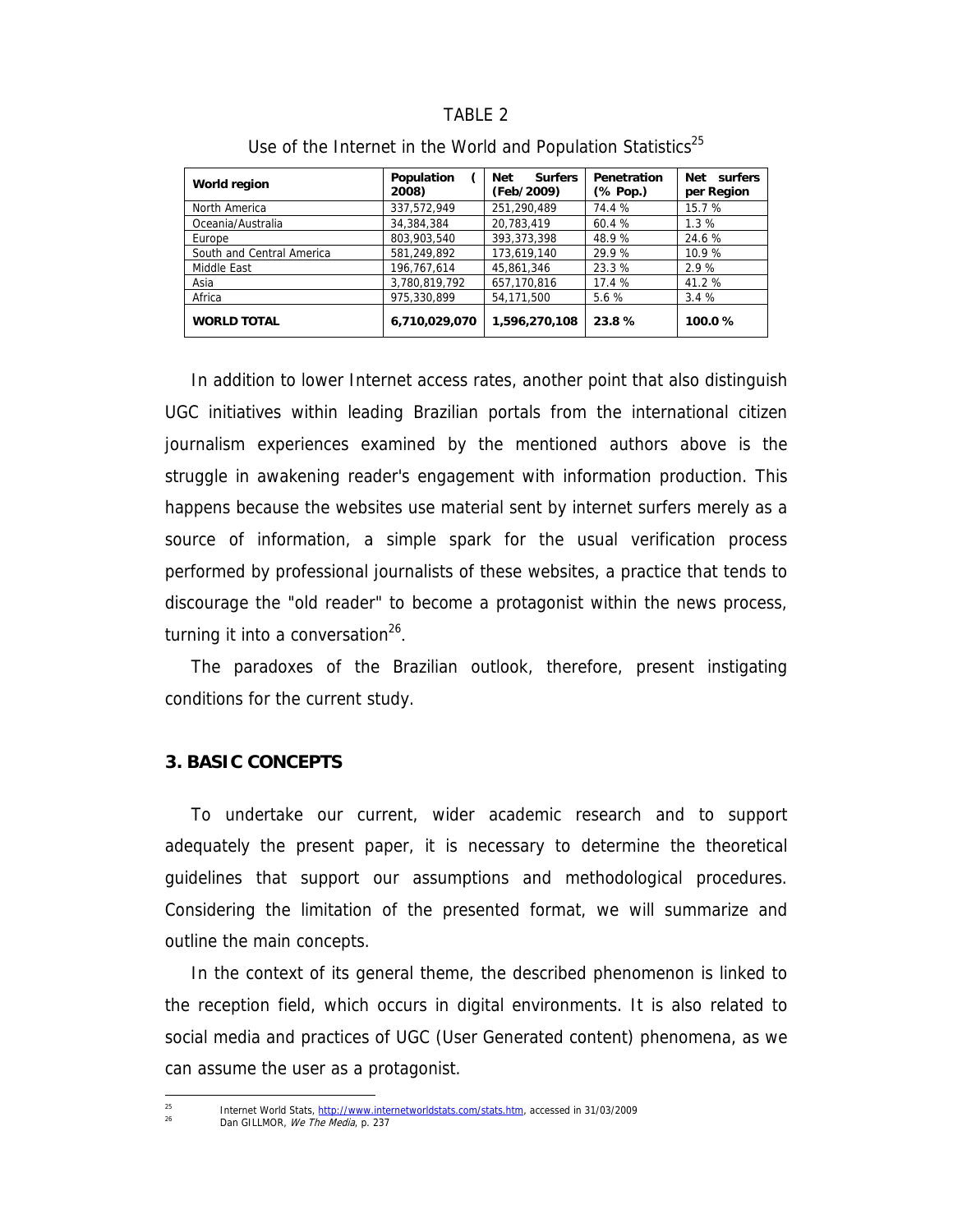Such thematic association finds conceptual basis in the fields of Cultural Studies and the researchers at the University of Birmingham, Great Britain and the formal concept of the social media. If we accept that participatory journalism actions, regardless the platform, has a cultural practice character, based on the audience — here understood as a receiver, but also as a cultural producer —, then we can insert our research in the context of Cultural Studies.

Accordingly, we emphasize the multi-dimension and the analytical flexibility of the study, reinforcing its theoretical aspect. In the words of Ortiz (2004), "cultural studies are characterized by its multidisciplinary dimension and break down the traditional boundaries established in departments and universities."

Accepting the premise that not every study of culture is determined by concepts of Cultural Studies, we try in this paper to analyze a social action the production of informative contents from digital networks users — and, thus, represents another concept of culture, as supported by Raymond Williams:

"(...) Is from Raymond Williams that another concept of culture takes body, independent of the national territory which is in question. This conception, it is' a comprehensive way of life 'or a' constitutive social process that creates specific and different ways of life 'says the inclusion of the scope of the ordinary, admitting it as a cultural expression with the extraordinary.  $"^{27}$ 

We can also link this study to typical social media manifestations from the perspective of New Media Studies. The Participatory journalism phenomenon in the context of digital information world occurs along with a networked, connected society that favors the use of communication for social expression. According to Fritjof Capra:

"(...) The network is a common pattern to all types of life. Wherever we face life, we find networks. It is important to understand that these live networks are not material structures such as a fishing net or spider web. They are functional networks, networks of relationships between various processes. [...] In a social network, the processes are processes of communication. In all cases the network is a standard non-material relationship. A more critical examination of these live networks showed that their basic characteristic is to be self-generated. " $2$ 

It is also possible to infer that the events of participatory journalism are a very true expression of what is today in our networked society, which reproduces the needs of communication and information of its members through the resources offered by digital technologies of information and

<sup>&</sup>lt;sup>27</sup> Ana Carolina D. ESCOSTEGUY, *Estudos culturais em debate*, p. 5<br><sup>28</sup> Fritjof CAPRA, *A New Conception of Life* , pp. 7-9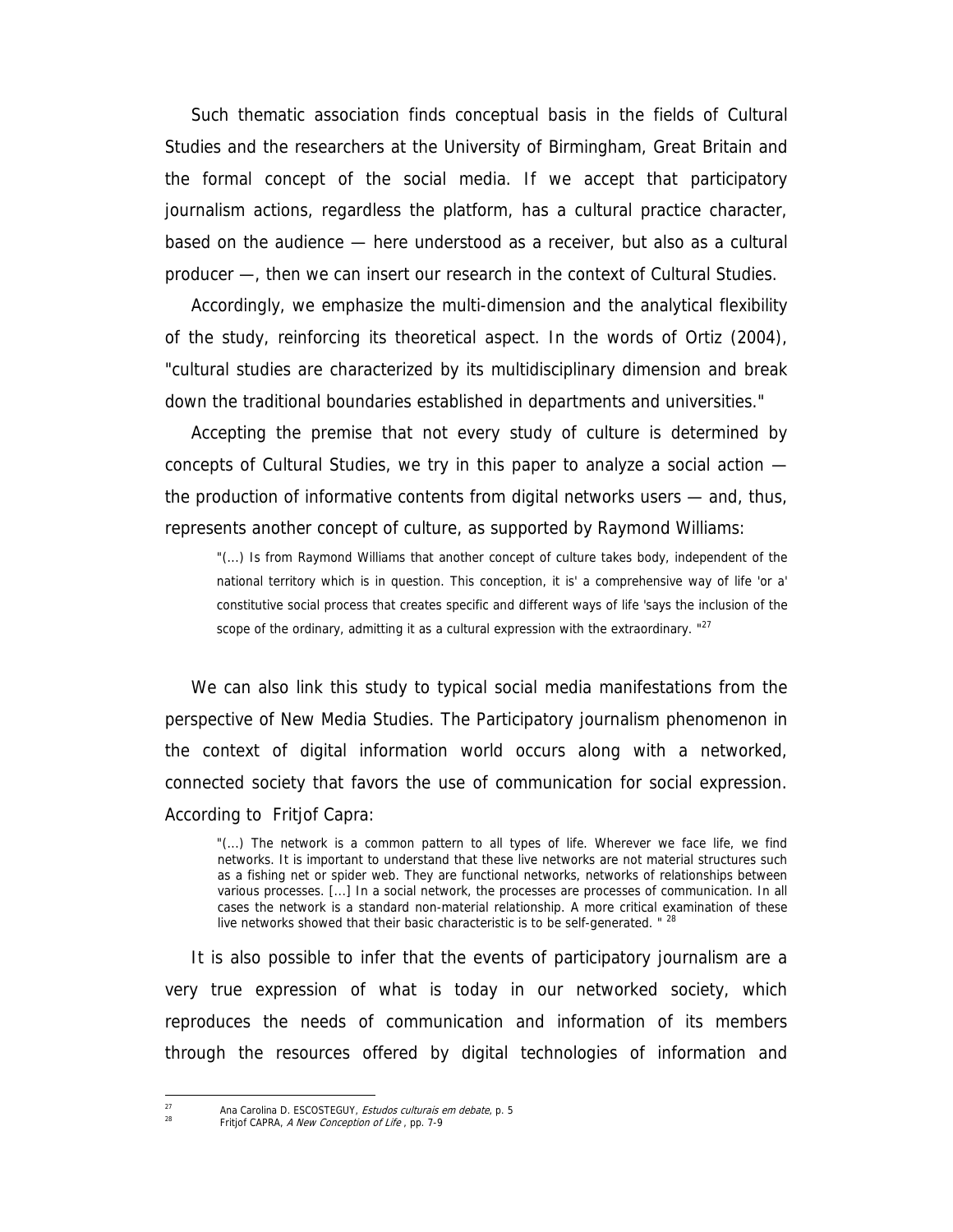communication (ICTs). Here, we find resonances in the studies of Bernard Miège —according to him, despite the innovations that ICTs and the digital world introduced in social relations, the contemporary scenario of the network continues to reflect simply the evolution of our society — that is, a society engaged in change that affect not only the communicative practices, but the configuration of the public sphere.

For Miège, these changes are occurring on three levels: the commercialization and industrialization of communicational products; the technical emphasis on communication and media; and the individualization of social practices, with the displacement of practices beyond the borders of collective spaces. Miège says:

"We emphasize that all these different movements do not relate primarily to equipment and technical tools of information / communication, they are in some way in the natural evolution of society. That is, in that technological innovations are in line with the social dynamics, the more chances they will have to consolidate, so we can consider that the more ICT is accompanying social change, less it constitutes as determinants in the process.

Because of that, the communication may not be practical only in the epistemological field, which characterizes at first technological innovation as part of the social field, we must support the idea (more than a hypothesis) that are emerging new standards of communicative action. "<sup>29</sup>

Finally, our study is directly related to the concepts of journalism, participatory journalism, citizen journalism or other terms also used for the phenomenon identification. Previously we already mentioned them through propositions expressed by Brambilla, Bruns, Bowman & Willis, Gillmor among others. For methodological purposes, we outline some concepts that we adopted as starting points for the study:

## **Journalism**

We assume that journalistic activity consists in the "collection, preparation, and distribution of news and related commentary and feature materials through such media as pamphlets, newsletters, newspapers, magazines, radio, motion pictures, television, and books. The word journalism was originally applied to the reportage of current events in printed form, specifically newspapers, but with the advent of radio and television in the 20th

Bernard MIÈGE, La société conquise par la communication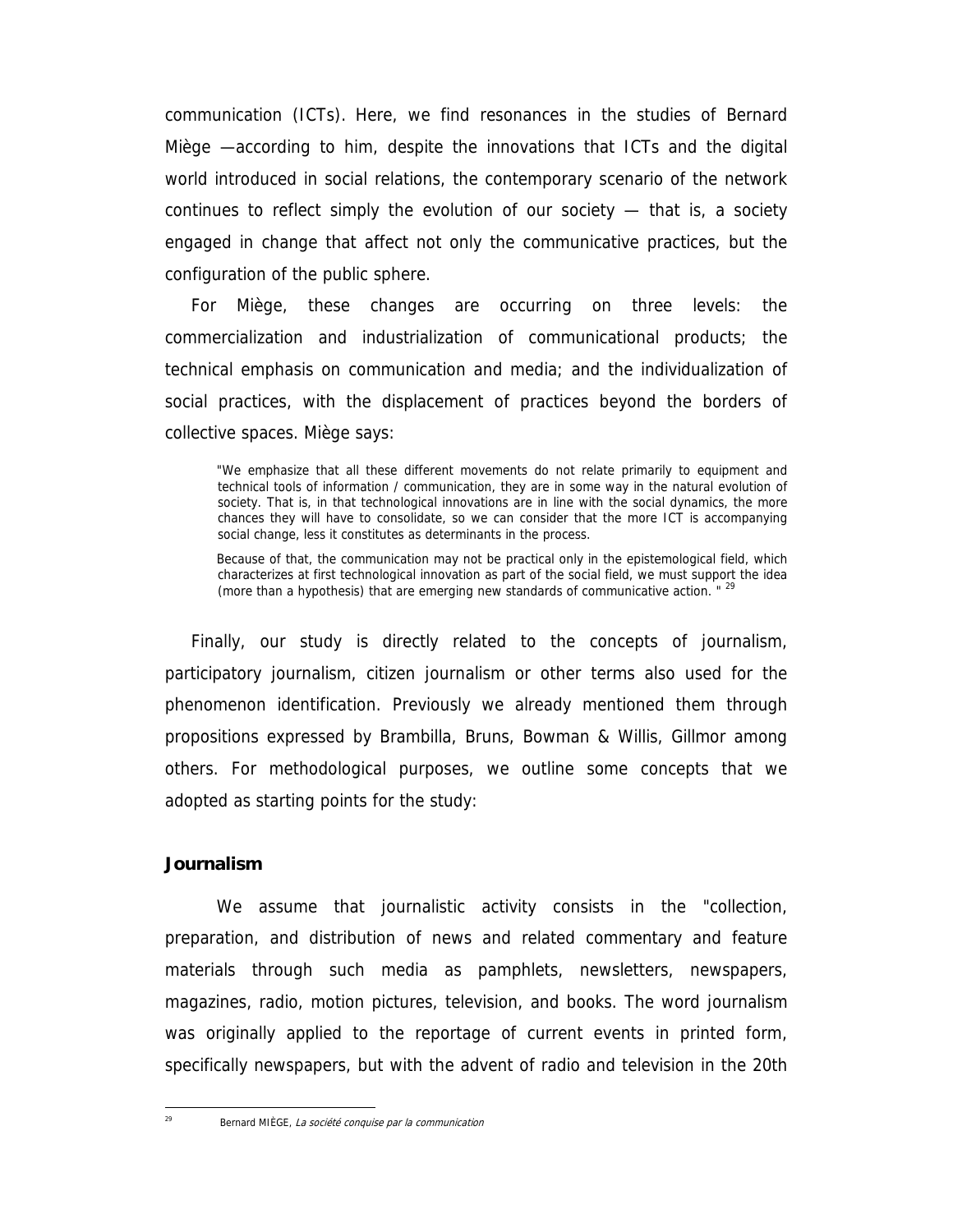century, the use of the term has broadened to include all printed and electronic communication dealing with current affairs"<sup>30</sup>. According to Kovach and Rosenstiel (2004:31), this practice is to provide citizens with information they need to be free, and must conform to some principles for the survival of the free press — like the need of verifying information, independence and public commitment (2004:22). For the authors, the three concepts have a strong relation:

#### Verification

For Kovach and Rosenstiel, the discipline of verification is what separates journalism from entertainment, advertisement, literature or art. Trying to understand characteristics of reporter's work, most important character in a newsroom for Nilson Lage (2001: 49), the author says:

 "Few journalistic issues rise up from direct observation. Most contain information provided by institutions or people who witness or participate in events of public interest. These are called sources. It is a common task for reporters selecting and questioning the sources, collect data and speeches, place them in some context and process them according to journalistic techniques."<sup>31</sup>

The author goes further and recommends to hear more than one specialist so that the material acquires more credibility, one of the assumptions of journalistic speech.

#### Independence

Other factor related to credibility is independence. According to Kovach and Rosenstiel (2004: 164), independence means a "way to be a journalist without denying personal experience, but also without becoming its hostage"<sup>32</sup>. At first, journalists should be independent from those who they cover. To conquer it, journalists must exercise an "engaged independence" — something that defines the role of the journalist as someone devoted to inform the public.

<sup>&</sup>lt;sup>30</sup> JOURNALISM, Britannica Online, http://www.britannica.com/EBchecked/topic/306742/journalism

<sup>31</sup> Nilson LAGE, A reportagem, p. 49<br>32 Bill KOVACH e Tom ROSENSTIEL, The Elements of Journalism, p. 164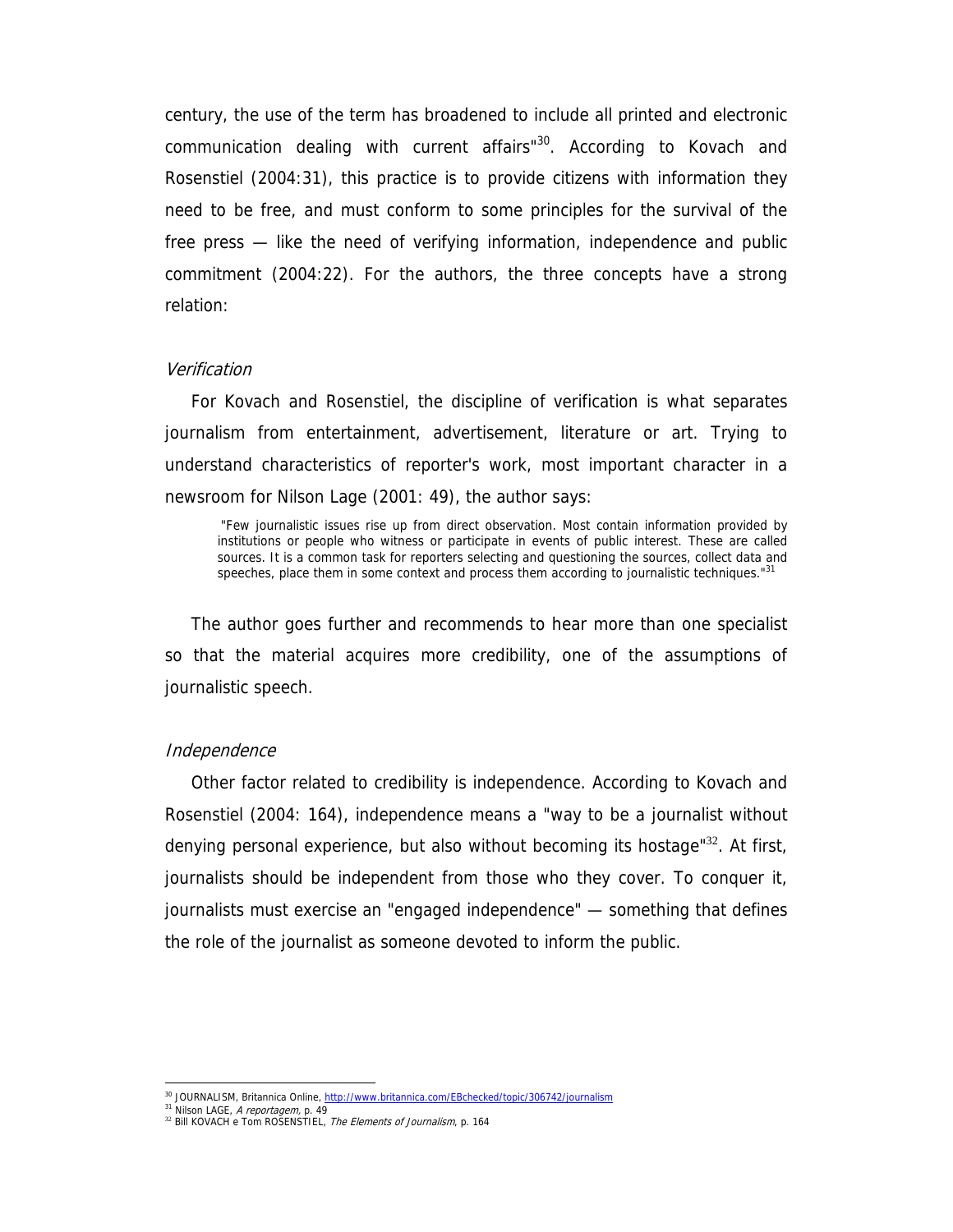#### Public commitment

For Kovach and Rosenstiel, journalism should provide a forum for public criticism and reconciliation, with minimum interference from speeches that evade truth, facts and verification. The challenge in a scenario of social media in which anyone became an information broadcaster through the Web is to distinguish the journalistic speech from private opinions hidden behind a journalistic format. They say:

"Technology is shaping a new economic organization of information companies, which is subsuming journalism inside it. The threat is no longer simply from government censorship. The new danger is that independent journalism may be dissolved in the solvent of commercial communication and synergistic self-promotion. The real meaning of the First Amendment — that a free press is an independent institution — is threatened for the first time in our history even without government meddling."33

#### **Participatory Journalism**

We will assume during our study Bowman and Willis' concept, to whom participatory journalism is the action of a citizen or group of citizens who have an active role in the process of collecting, reporting, analysis and dissemination of news and information $34$ . The aim of this participation is to provide independent, accurate, comprehensive and relevant information, necessary for the path and the balance of democracy.

Bruns, however, proposes a distinction between the terms "participatory journalism" and "citizen journalism." The participatory journalism is more deeply related, according to the author, to the process of *gatewatching* — or selecting relevant content for certain audiences — and how the Internet turned this process into a collective activity, formerly completely under the journalist's responsibility. However, the citizen journalism, according to Bruns:

"(...) aims to more accurately reflect a wider range of public views on specific issues through changes in the research and reporting approaches of journalists. The movement sees especially newspapers and their Websites as instrumental in developing a new form of 'civic commons' where solutions to existing problems are found through constructive debates that are orchestrated and led by editors and journalists on their pages."35

The distinction matters to our theoretical framework to explain the findings the study suggests, when seeking to demonstrate that the activities of UGC within major media portals in Brazil, though orchestrated by editors and

 $33$ <sup>33</sup> Bill KOVACH and Tom ROSENSTIEL, *The Elements of Journalism*, p. 24<br><sup>34</sup> Shoune POWMAN o Chris WILLIS, *Mo Modio* p. 0

<sup>&</sup>lt;sup>34</sup> Shayne BOWMAN e Chris WILLIS, *We Media*, p. 9<br><sup>35</sup> Axel BRUNS; *Gatewatching*, p. 23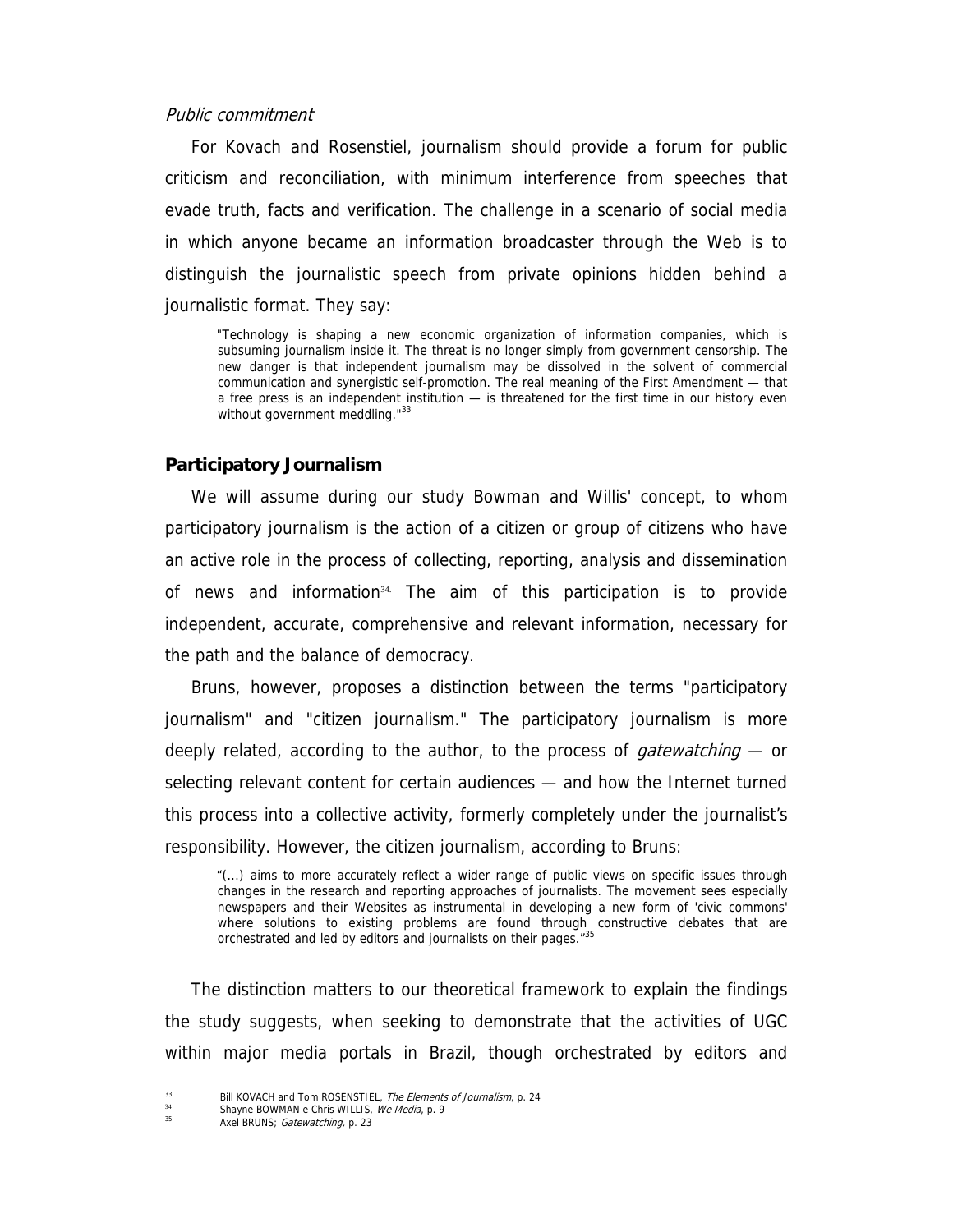journalists, do not engage the public in research activities and reporting, as we shall see forward.

## **4. THE STUDY AND ITS METHODOLOGICAL PROCEDURES**

We first structured an exploratory field study to put together the initial assumptions, and later expand our spectrum of research, considering the objective of presenting preliminary data on the status of participatory journalism practiced by the leading web portals in Brazil. We assume that the major portals in the country have failed to adopt participatory journalism in the depth and breadth of international experience reported by other authors.

Considering only the leading media websites, we started to organize the sample by the following combined criteria: audience (as previously presented on Table 1) and the provision of a specific area of UGC. From this first cut, it the following selection ascended: "Terra" portal, with the VC Repórter area, and "Globo.com" portal, with VC in G1 channel. We justify the exclusion, at this point of the research, of the portals UOL, iG and Abril, from the existence (or not) of areas of participatory journalism consistent with the definitions we've defined before.

Despite being the gateway to a wider audience in the country, UOL remained outside of the sample by not having a consolidated product of collaborative journalism, while adopting user participation sparsely. The iG portal, on the other hand, has a specific collaborative journalism website called "Minha Notícia". It originally was part of the sample, however, after a week of data collection, it was removed from the study by inconsistencies between the published materials, website's own policies and objectives of the study. Even with the slogan "What happens near you is what matters,"  $36$  the collaborative service often allows the publication of material without source identification, clearly reproduced from international websites, and without the correct author identification — ironically, items declared on their own set of rules. This way, during a week of analysis, it was possible to detect material clearly reproduced

Site slogan http://minhanoticia.ig.com.br/ (03/28/2009)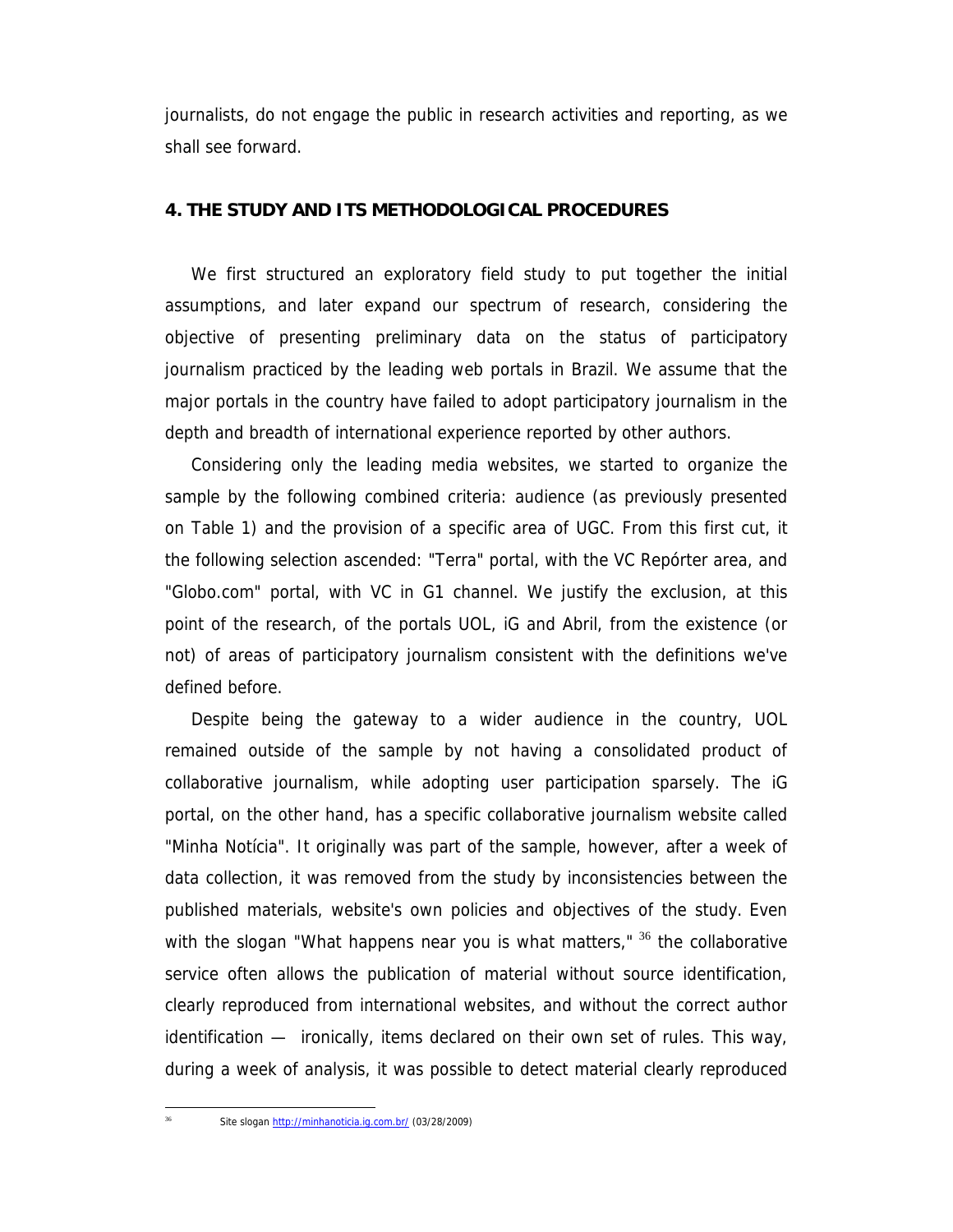from other vehicles<sup>37</sup> (especially because of the distance between the author's city of residence and the place of some facts discussed in their materials); the use of the service for advertisement<sup>38</sup> (the fourth user in participation uses as avatar a logo from a cleaning products store, with a link for this website) or self-promotion for blogs (such as the users Super Pérolas<sup>39</sup>, Denispd<sup>40</sup>, TRETANDO<sup>41</sup> and Planeta Tosco<sup>42</sup>, which complete the TOP 5 ranking in volume of publications); and disclosure press-releases (mainly within "Tourism" and "Culture and Fun" channels, where companies publish stories as citizen journalists, what brings us stories like "Itu receives the Yakissoba party" or "Villains shine on Vilas Hotel Cambridge in SP", clearly press-releases).

Abril.com, the latest Brazilian Internet portal to join the list of largest websites in audience in the country, also didn't have a consolidated service of collaborative journalism, at least until the completion of this survey.

Once the sample was chosen, the process of collecting data was based on the methodology of non-participant, semi-structured observation<sup>43</sup> of VC Repórter (Terra) and VC no G1 (Globo.com), with observation and collection of stories of participatory journalism from these portals during the period of March  $1<sup>st</sup>$ , 2009 to March  $15<sup>th</sup>$ , 2009, totalizing 163 published stories.

The analysis was undertaken based on journalism and citizen journalism concepts previously presented. The study classified the 163 stories firstly by their editorial area, in order to discover the predominant subjects in brazilian collaborative news. Also identified whether the issue was related to the place of residence of the citizen reporter and his geographical surroundings, to assess the degree of hyperlocalism in the leading portals' collaborative content. Then, we examined whether the citizen reporter just witnessed an event, either in text, photo or video, or if he or she focused on additional information, either with official sources or other witnesses. In this case, how many sources had

<sup>&</sup>lt;sup>37</sup> "Drunk tries to compel police to hold him and end up held", em http://minhanoticia.ig.com.br/editoria/Inusitadas/2009/03/08/ bebado+tenta+obrigar+policial+a+abraca+lo+e+acaba+detido+4588909.html (10/03/2009)

<sup>38</sup> Profile of Armando Sales, from Fortaleza (CE), in http://minhanoticia.ig.com.br/perfil/perfill-lome.action?user\_id=334 (28/03/2009) 39 Profile of Super Pérolas, from São Carlos (SP), in http://minhanoticia.ig.com.br/perfil/perfill-lome.action?user\_id=336 (28/03/2009)

<sup>&</sup>lt;sup>40</sup> Profile of Denispd, from Belo Horizonte (MG), in http://minhanoticia.ig.com.br/perfil/perfilHome.action?user\_id=2335 (28/03/2009)

<sup>&</sup>lt;sup>41</sup> Profile of Tretando, from São Carlos (SP), in http://minhanoticia.ig.com.br/perfil/perfilHome.action?user\_id=329 (28/03/2009)

<sup>42</sup> Profile of Planeta Tosco, from Rio de Janeiro (RJ), in http://minhanoticia.ig.com.br/perfil/perfill-lome.action?user\_id=333 (28/03/2009) <sup>43T</sup>he technique of non-participant observation allows the observation of the phenomenon investigated without the direct

involvement of the researcher, exempting the work of any intentional or interactive motion by the same. In his proposal for semistructured observation defines certain parameters for observation that lead to the data collection activity.

KOVACH Bill and Tom Rosenstiel, The Elements of Journalism, p. 24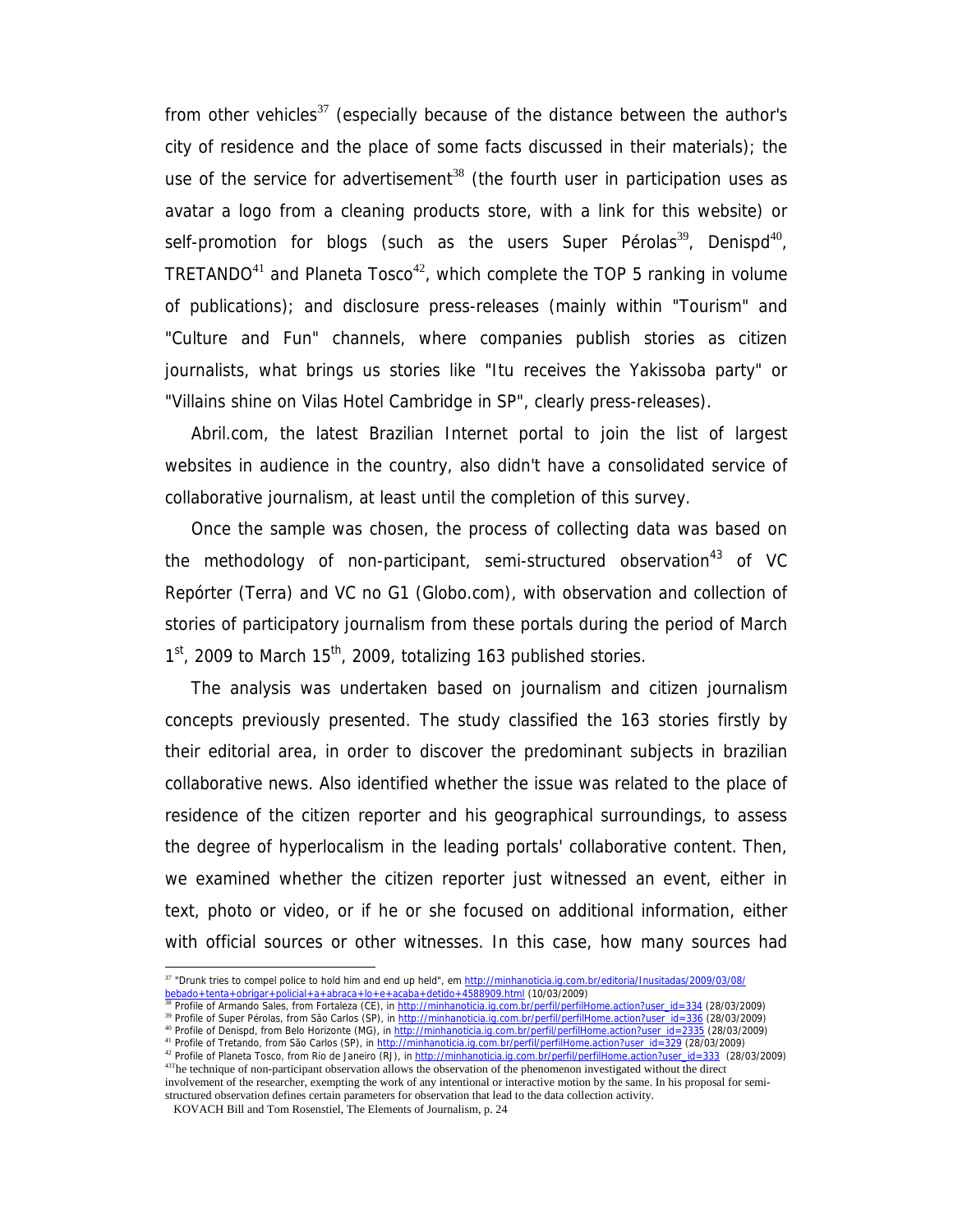been heard? And these sources, if accessed, have been reported accurately in the course of the text in order to give it credibility? Finally, it was also important to identify if there was evidence of institutional diffusion, a practice that could expose collaborative journalism and journalism itself to speeches beyond the public interest borders<sup>44</sup>.

## **5. DATA ANALYSIS**

Here are the results of the analysis, considering the parameters previously defined.



#### **Editorial Area**

Out of the 163 stories analyzed, 105 where considered as local news. The most prominent subjects in this group were traffic accidents near the place of residence of citizen journalists and damage related to the rain season that marks Brazilian summer's end. In second place appear 32 issues related to culture and entertainment, with a higher incidence of material concerning concerts. Third are sports subjects, with records of local competitions or the

<sup>&</sup>lt;sup>44</sup> Bill KOVACH and Tom ROSENSTIEL, The Elements of Journalism, p. 24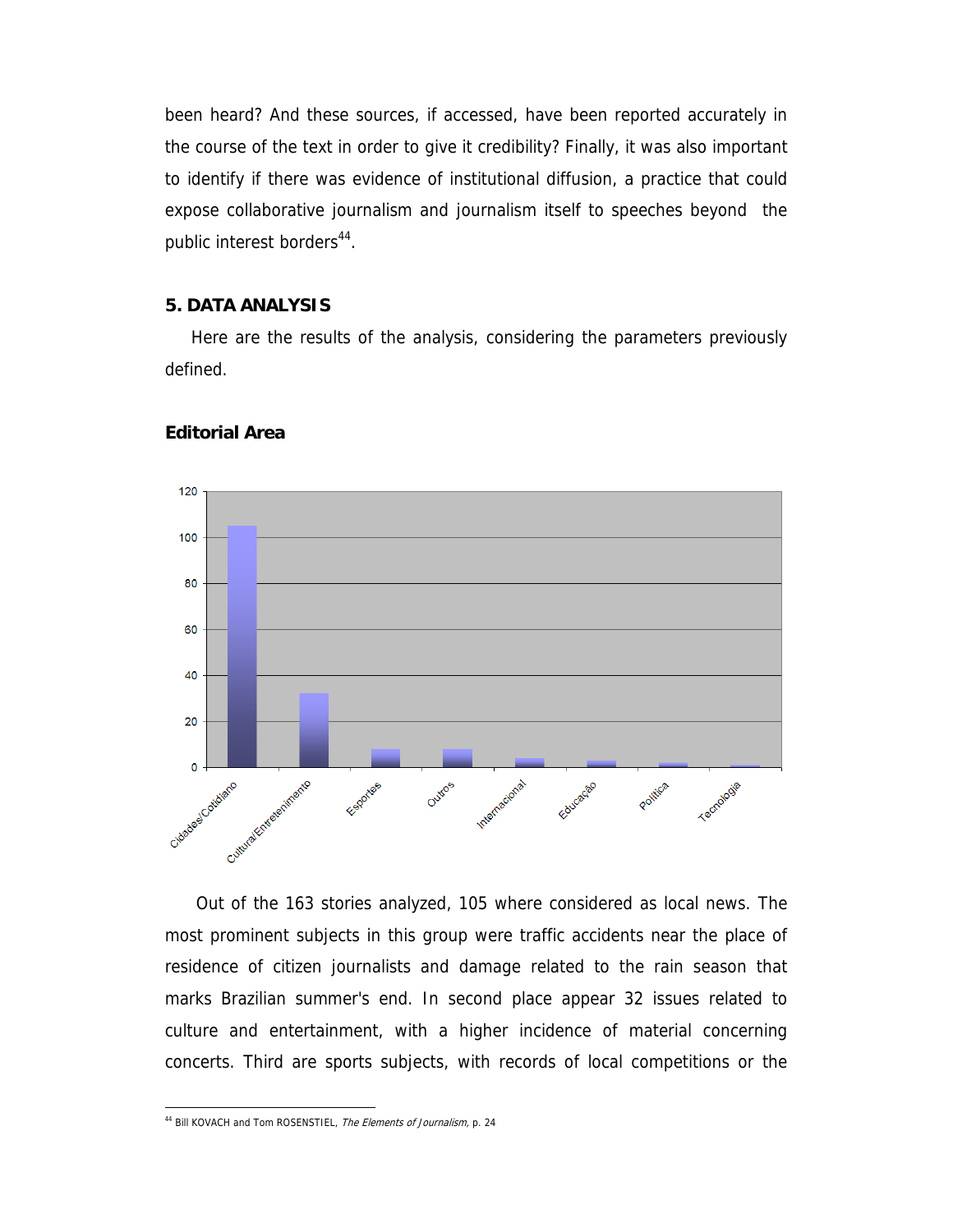visit of famous national teams into little country towns, as the case of the game between Corinthians in Marília<sup>45</sup>, in the expectation of the first game to be played by the celebrity-player Ronaldo. Then, the category "others" comprises service journalism or material considered by the research as press releases. Finally, international issues, or related to education, politics and technology together add only ten items, less than 10% of the sample. We can conclude that the main themes of participatory news within the Brazilian portals are local news, culture/entertainment and sports.

#### **Hyper-localism**

 $\overline{a}$ 

From observing editorial content by area we noticed a tendency to hyperlocalism in leading portal's collaborative sites. We decided therefore to include such results in our research parameters. In order to define the





concept of hyperlocalism we borrow ideas from Mark Glaser (2007):

"Hyperlocal news is the information relevant to small communities or neighborhoods that has been overlooked by traditional news outlets. Thanks to cheap self-publishing and communication online, independent hyper-local news sites have sprung up to serve these communities, while traditional media has tried their own initiatives to cover what they've missed. In some cases, hyper-local sites let anyone submit stories, photos or videos of the community, with varying degrees of moderation and filtering."46

Most of the evaluated stories (93%) covered events that took place in the physical surroundings of citizen reporters, as showed in the graphic above.

<sup>&</sup>lt;sup>45</sup> "Torcida lota estádio de Marília para ver Ronaldo", in <u>http://g1.globo.com/VCnoG1/0,,MUL1024177-8491,00.html</u> (10/03/2009)<br><sup>46</sup> Mark GLASER, *Your Guide to Hyper-local News*, <u>http://www.pbs.org/mediashift/2007/12/yo</u>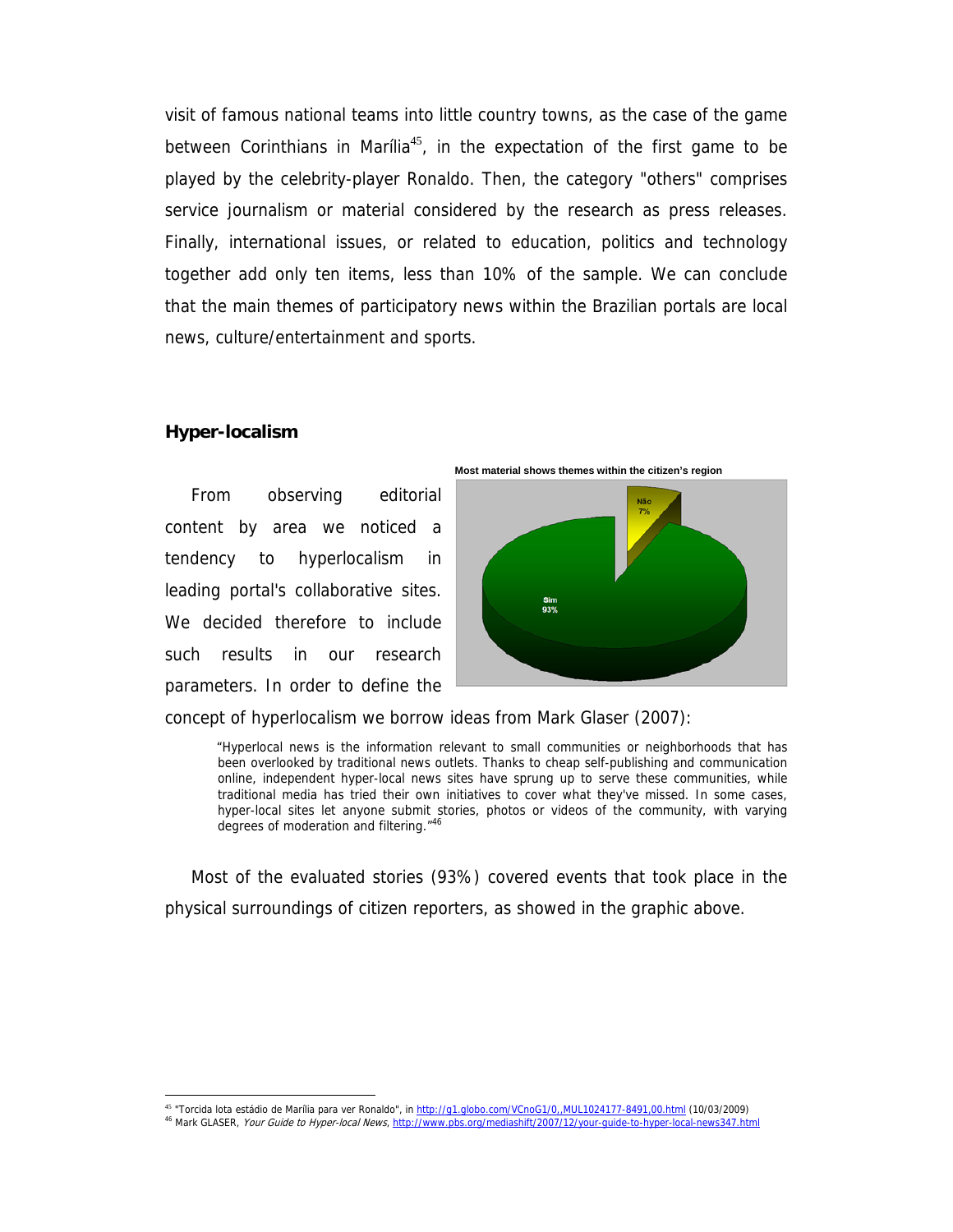## **Witnessing vs. Verification**

Returning to the concept of Bowman and Willis on the active role of the citizen reporter in the process of collaborative journalism, the study sought to differentiate the material published in Brazilian collaborative vehicles



in relation to the degree of investigation they showed. Out of the 163 stories evaluated, 56% (92 items) were not identified as reality witnessing. We considered here the reality witnessing as a simple record of an event in photo or video, without contextual information, or fact verification with official sources, case of 44% (71 items) of the published material.

However, through this assessment criterion emerged a significant difference between VC Repórter and VC no G1, when analyzed individually. In VC Repórter, only 35% of the stories (27 items) were considered a mere reality witnessing, against 75% of the material published by the participatory site of Globo.com (44 itens). The number brings two perceptions — the enrichment of information sent by citizen reporters by VC Repórter journalists; and how Globo.com collaborative service turns journalism into "instantaneism"<sup>47</sup>, a concept coined by the French author Ignacio Ramonet. According to him, this process originated in the early 1990s, a golden age for satellite television, which turned the simple transmission of data from one point to another into "reporting", concept deeply different from merely reproducing a fact, whatever the media.

In VC in G1, an example of reality witnessing is the story "Storm with lightning scares Blumenal", published on March  $13<sup>th</sup>$ , 2009. With only two short paragraphs and a picture, without consulting sources, the material is entitled by VC no G1 as a "report":

 $47$ 

Ignácio RAMONET, A Tirania da Comunicação, p. 34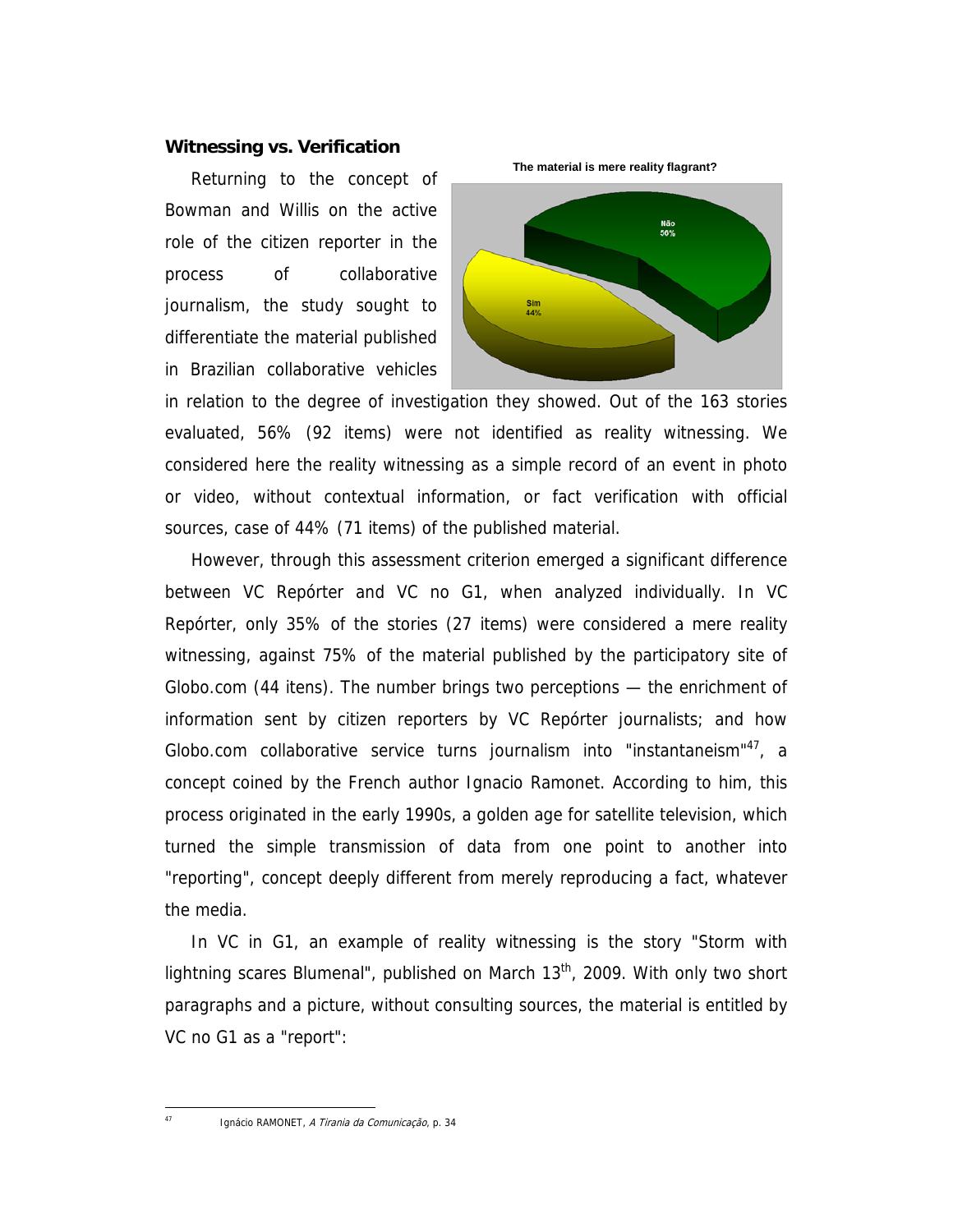#### / vc no g1



The flagrant also leads to cases such as "Men take 'ride' in back of truck in South of SP"  $48$ , published on Mar 10<sup>th</sup>, 2009 by VC in G1. "Remember that attitudes like this can cause serious accidents, especially in cases of sudden brake," says the text, without crediting the information to any source or specialist. By publishing such general information, Globo.com collaborative service exposes its lack of journalistic criteria and, in consequence, puts in check their credibility.

The frequent use of the reality witnessing by collaborative services from major portals is also related to the low number of sources mentioned in the texts. In 51% of all the stories examined (83 items), there's no quotation of sources. In other 34% of the cases (55 items), only one source of information is mentioned — in some cases, the source is the citizen reporter himself, paradoxical practice considering the purposes of participatory journalism, as we will address forward. In 14% of the cases (23 items), two sources are mentioned, and in only two stories, or 1% of cases, three or more sources are

http://g1.globo.com/VCnoG1/0,,MUL1036353-8491,00.html, accessed in 20/03/2009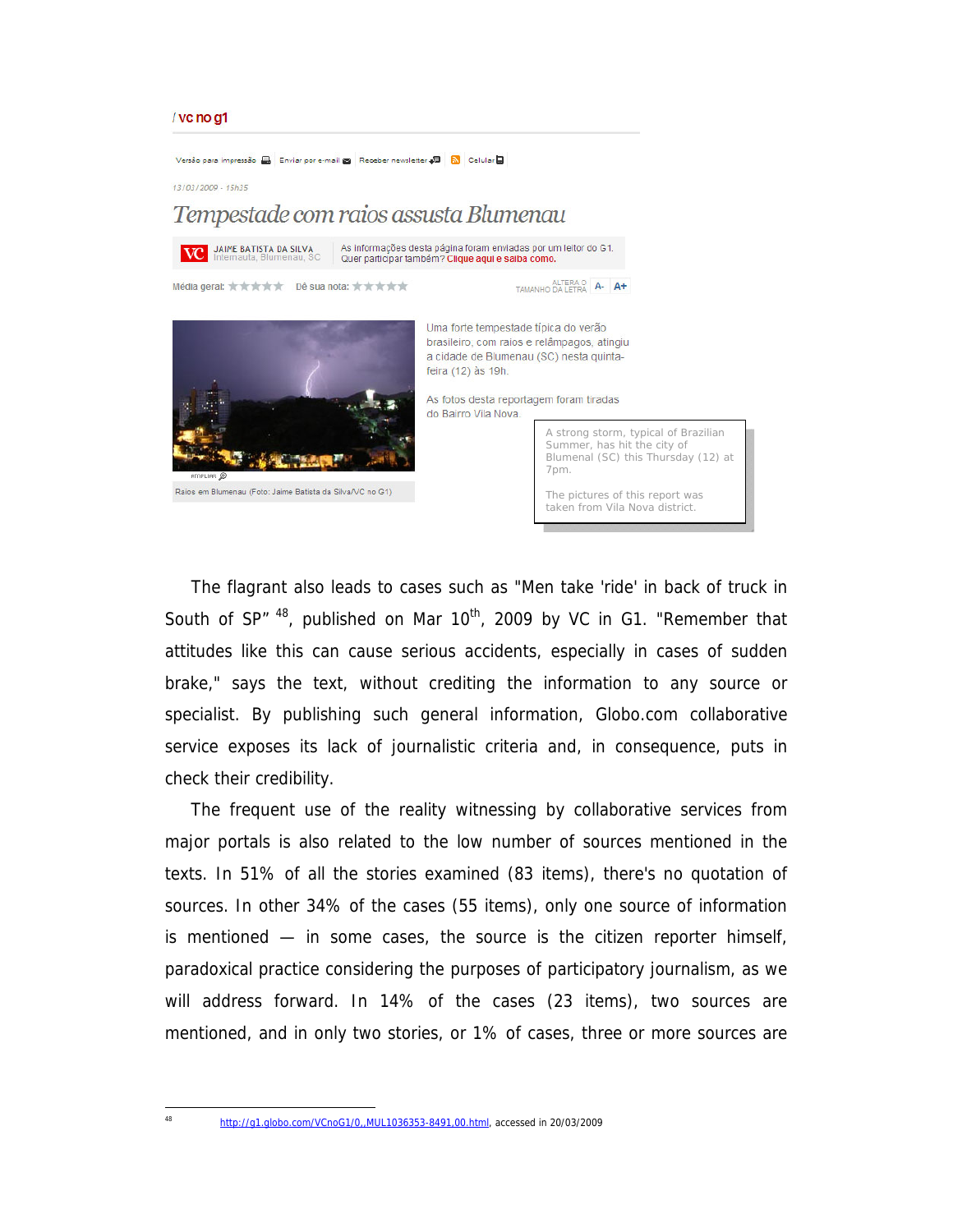quoted. When analyzed individually, the participatory journalism websites of Terra and Globo.com also demonstrate different approaches.



**Number of information sources utilized by both sites.**

The collaborative service from Terra combines in a more fluent way the work from the citizen reporter and the journalist. Besides the declared number of sources, this point could be deduced mainly by stories on the same topic published by the same author in both analyzed portals. In VC Repórter, the original data were checked and enriched, with inclusion of local sources, context and search for new sources. One example is the story "Technical problem delays trains and fill up stations in Sâo Paulo<sup>"49</sup> from the VC Repórter, and "Trains delays fill up station in São Paulo", from VC no G1, both published on March 13<sup>th</sup>, 2009. The first story explains the delay causes, informs the period of unavailability and quotes clearly the CPTM (Paulistan Company of Metropolitan Trains) as source. The second story, in tone of reporting, is a mere description of the citizen reporter's experience. It has three photos, while the VC Repórter has only one — but do not illustrate better the problem that turned into news.

Another issue analyzed in the period of evaluation was "Car falls into crater in the East Zone of  $SP^{150}$ , published by VC in G1 on March 09<sup>th</sup>, 2009, and "Car

<sup>&</sup>lt;sup>49</sup> http://noticias.terra.com.br/transito/interna/0,,OI3632064-EI11777,00.html, accessed in 20/03/2009<br><sup>50</sup> http://g1.globo.com/VCnoG1/0,,MUL1034505-8491,00.html, accessed in 20/03/2009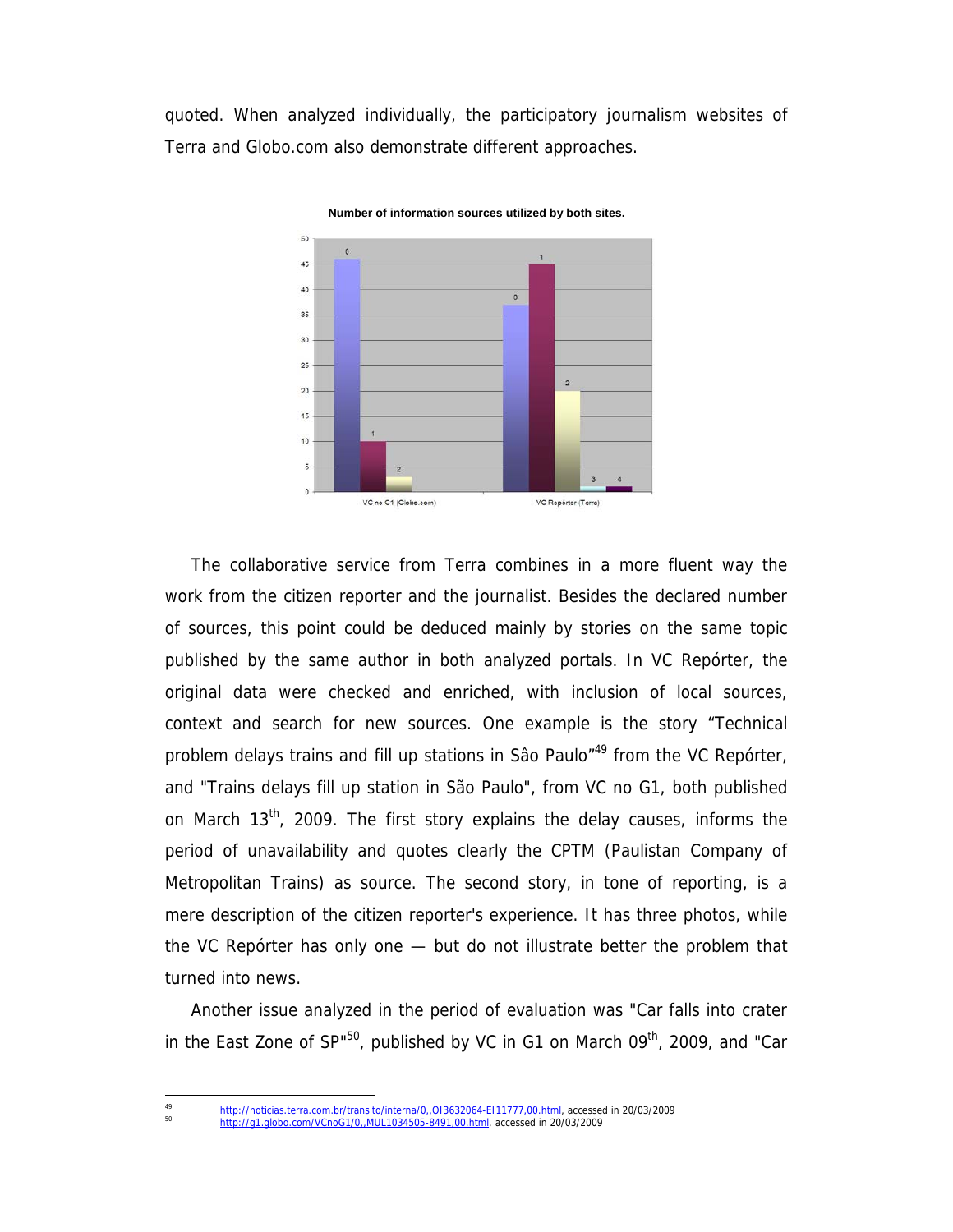falls into pit newly closed in SP", which was uploaded on March  $11<sup>th</sup>$ , 2009 by VC Repórter. Without giving credit to the information, Globo.com gives the reader the impression that the text is just the story of the citizen journalist, without "hearing the other side" as preaches newsroom manuals like the one from well-known Brazilian newspaper Folha $51$ . In addition to undermining credibility, the practice does not aggregate data to the news so that it can be better understood, as the information obtained by VC Repórter in touch with Sabesp: the company said that they would reimburse the owner of the affected vehicle. A simple information, which exposes the resolution of the conflict, makes the material more informative and tends to encourage in the community of citizens reporters as well as among the audience the discipline of verification, indispensable to journalism practice $52$ .

## **Citizen reporter or Citizen source?**

On the other hand, it can be deduced from data analysis that the Brazilian citizen reporter who acts inside the leading web portals' collaborative stage has no compromise or encouragement to verify information and conduct crosssource checking, common and necessary practices to the discipline of checking data. Which weaken the arising of audiences as a genuine force in journalism<sup>53</sup>, at least within leading media portals in Brazil. And also turns the citizen reporter into citizen source in this scenery.

The first evidence the citizen reporter is merely a source within leading Brazilian web portals is the use of statements by the citizen journalist during the quotation marks in text, in parallel to quote from other sources, or even the only source of the text — which by itself implies loss of credibility, as previously discussed. The practice had higher incidence in VC Repórter stories, such as "Northern Brazil suffers from lack of water" $54$ , published on March  $3<sup>rd</sup>$ , 2009. The text portraits resident Cristiano Gregório's drama, whose statements are mentioned in quotation marks, at the same he signs the material as author generalizing his perceptions to all residents of the neighborhood, with no

<sup>&</sup>lt;sup>51</sup> FOLHA DE S.PAULO, *Novo Manual da Redação*, p. 46<br>
<sup>52</sup> Bill KOVACH and Tom ROSENSTIEL, *The Elements of Journalism*, p. 113<br>
Dan GILLMOR, *We The Media*, p. 136<br>
<sup>54</sup> http://noticias.terra.com.br/brasil/interna/0, 01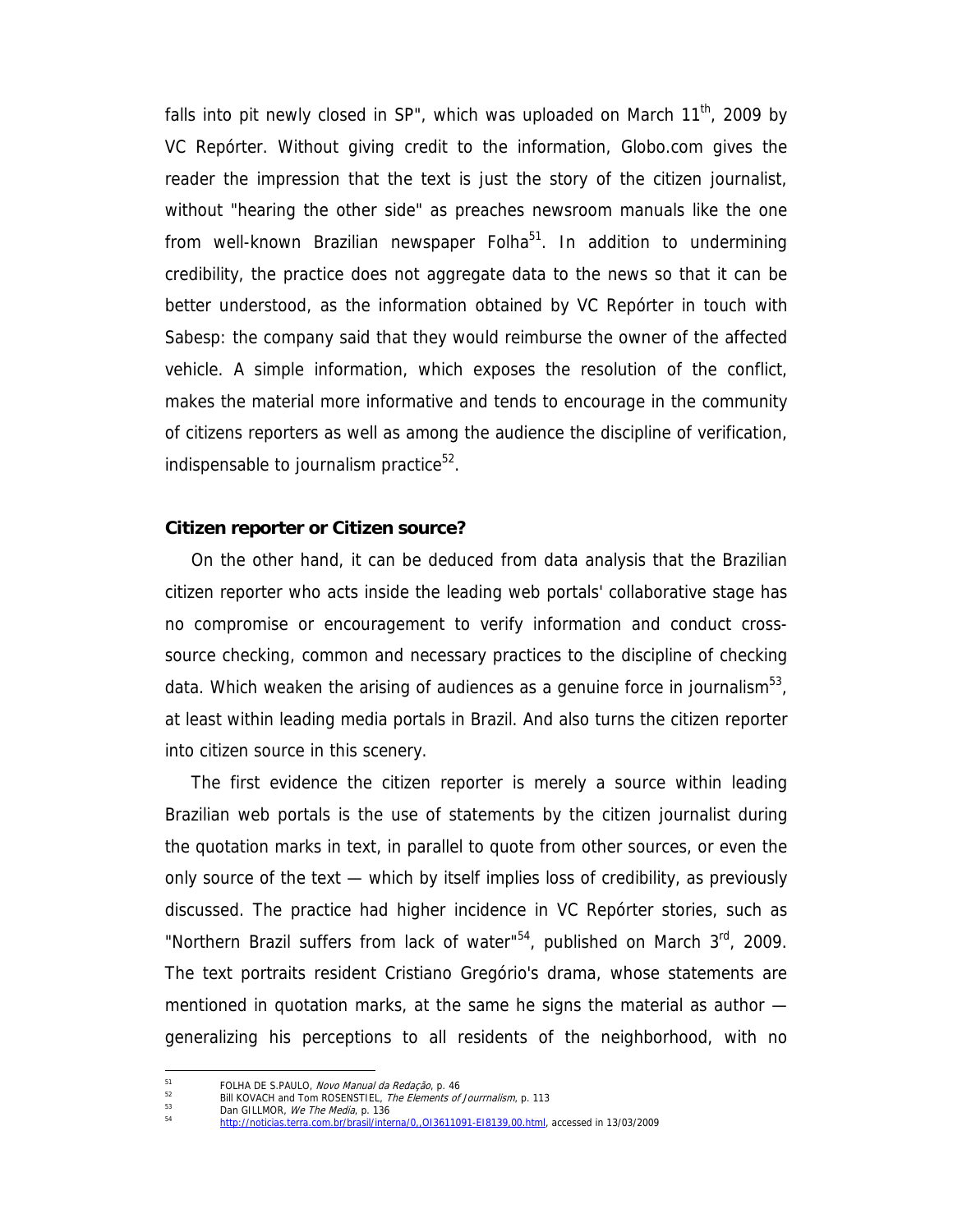investigation, nor by the "citizen reporter" or by the portal. The story does not informs its readers about the number of people affected, or an estimate of short-term solutions from the state's sanitation company.

Another case was the story "Bug in the new U2 CD disappoints fans"<sup>55</sup>, also published on March 11<sup>th</sup>, 2009 by VC Repórter. The text brings a complaint of a single collaborator: there was a problem in the insert of the album. In this case, the complaint was confirmed by the Irish band's record label in Brazil, Universal Music. OK — the verification of the complaint with the other party confirmed the credibility of the information. However, by using "citizen journalist" Everson Candido statements in quotation marks along the text, VC Repórter puts the user in the role of source, not author of the material.

The study identified in the sample at least seven other cases where "citizen journalists" were quoted as sources.

Another peculiar point of view — the comparison between same subject materials submitted by the same author to VC no G1 and VC Repórter — also made possible to deduce that the "citizen reporter" does not verify information, but acts usually like a bystander. While witnessing an event he or she considered relevant, he or she just captures it in pictures or videos and submit them to the portals analyzed, usually along with a short narration about it. The study, however, had also assessed clear indications that the citizen reporter himself contacted the sources, fact that occurred in only 2% of the cases (4 items). Among the sources, two stories mentioned friends of citizens reporters, one quotes a witness who preferred not to be identified and the last one quotes a technical source apparently approached by the author at the site of the event.

These figures lead us to believe that the participatory journalism currently practiced in major Brazilian web portals did not reach the status of media democratization tool, way to give the public real power over the news, phenomenon identified by Gillmor<sup>56</sup>. Most of the times, it represents an additional channel for these newsrooms to receive information, as if the source was supposed to contact the journalist, or merely like a press office. In a second moment the information is verified and enriched by the portals'

 $\overline{a}$ 

<sup>55</sup> http://musica.terra.com.br/interna/0,,OI3627901-EI1267,00.html, accessed in 13/03/2009<br>Dan GILLMOR, We The Media, p. 137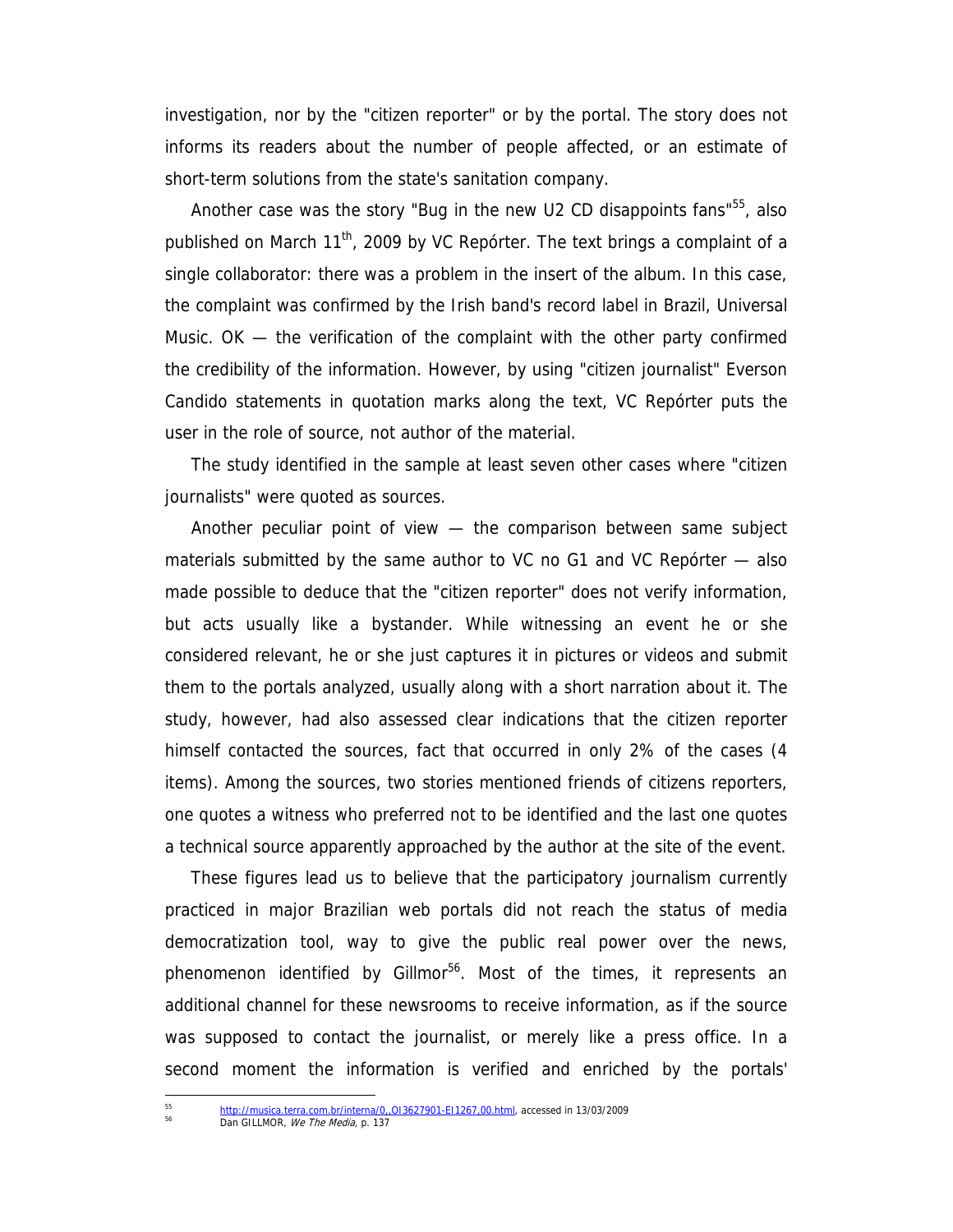professional journalists, who provide it journalistic format — according to the survey, 92% of the stories in the sample (150 items) had the shape of inverted pyramid, which comes along with the journalistic language at least since the nineteenth century<sup>57</sup>. In VC Repórter, which had more editorial intervention in the stories sent by collaborators, this rate rises to 99,1% (103 items), against 75% (47 items) in VC in G1. This scenery portraits the distance of the audience regarding journalistic activity, and in our point of view, the need for a different approach by participatory journalism services in major Brazilian portals, in order to instigate audience's engagement in the discovery and critical, in-depth reporting of their own reality.

#### **Research, Dissemination, Credibility**

Beyond the mere source of information level, the major portals' citizen reporter has another challenge to overcome — credibility, according to the criteria of journalistic speech previously discussed<sup>58</sup>. From this point of view, we concluded from a qualitative analysis over the data collected that the mere reporting on a personal experience is insufficient to turn a story credible, without an investigative work by journalists inside the portals' newsrooms. This sensation was reinforced by both the citizen reporter — who generally do not bother to look for sources of information or clarify his or her techniques of investigation, practices that at least would clarify the information limits — and the portals Terra and Globo.com, whose participatory sites do not have user profiles or scoring mechanisms so that the reader can evaluate how much credibility a citizen reporter has, or if the authors has sufficient distance from the subjects they write about, so that they can treat them with fairness.

According to data analysis, this credibility vacuum established between citizen reporter and portals opened a wide space for the presence of press releases and other materials disseminating private interests. An example are the stories "International Women's Day shakes the heart of São Paulo"<sup>59</sup>, published on March  $9^{th}$ , 2009 by VC in G1, and "Women has free services in

 $57$ 

<sup>57</sup> PENA, Felipe, *Teoria do Jornalismo*, p. 48<br><sup>58</sup> Michael Brian SALWEN, Bruce GARRISON, Paul D. DRISCOLL, *Online news and the public*, p. 149<br>*59* http://g1.globo.com/VCnoG1/0,,MUL1034520-8491,00.html, accessed in 13/0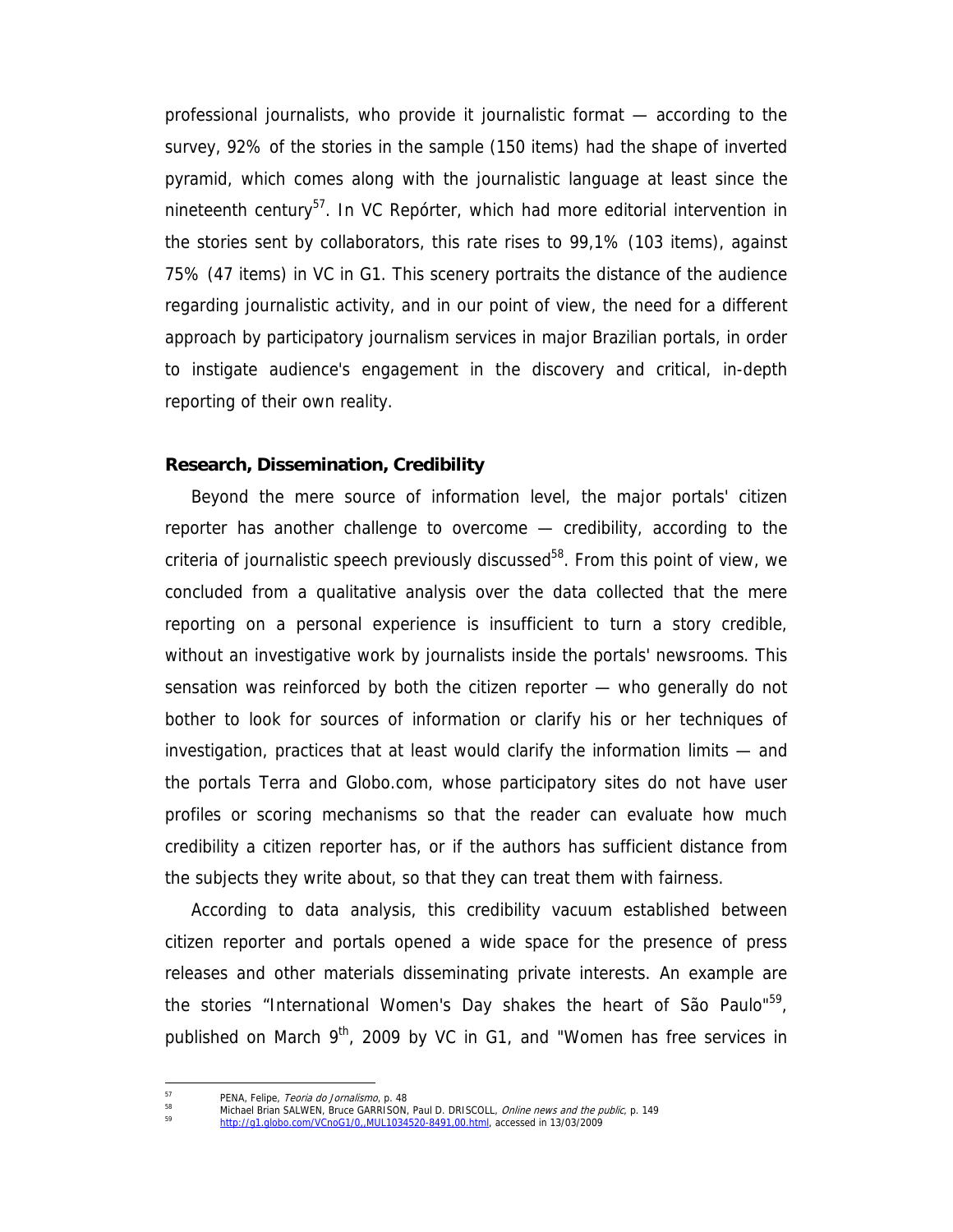their day"<sup>60</sup>, published in March  $10<sup>th</sup>$ , 2009 by VC Repórter, both writhen by the same collaborator, Cristiano dos Santos. "According to organizers, about 8,000 people passed by during the event on Saturday. And the expectation was up to 15,000 visitors this Sunday," says the text, without clarifying whether the organizers were heard by Cristiano or by portals' journalists — or, in the worst scenery, whether Cristiano himself is part of the organization crew and used the collaborative services to spread their data. How involved with the reported fact is the author? If he is really part of the organization of the event, how should a collaborative journalism services deal with his stories? Can they prevent themselves from this kind of private-interest speeches? Would a simple check of information be enough? How much it affects the credibility of the text? All these questions are to be addressed in the wider, deeper study we intent to develop during the next year.

Another section of the text published by VC in G1 leaves the impression that the site may have been victim of a press release: "The attraction that drew most attention were two girls holding up a sign in the crowd, in which was written: 'Exchange dreams'. After telling their dreams to these girls, the attendants received as a gift a chocolate named "Sonho de Valsa" (Waltz's Dream)." By publishing mere personal report about an event, without clarifying that the information sources quoted were checked or discovered by the portal itself, and without knowing the author's profile and evalueting he or she does not work for the manufacturer of that brand of chocolates, it is impossible to exclude the hypothesis that Globo.com participatory journalism website has made spontaneous advertisement of a brand of chocolates.

Cases abound in which the portals analyzed published reports about a personal event or material full of press release's attributes, especially in areas like culture/entertainment. This applies to stories like "Larissa Costa was elected the new Miss  $RN<sup>61</sup>$  (March 12<sup>th</sup>, 2009, VC no G1), "Play shows the end of slavery in Porto Alegre"<sup>62</sup> (March 10<sup>th</sup>, 2009, VC Repórter) and "Caribbean band Florida Memorial Steelband plays in Salvador" $63$  (March 13<sup>th</sup>, 2009, VC no G1).

<sup>&</sup>lt;sup>60</sup> http://noticias.terra.com.br/brasil/interna/0,,013621075-E1306,00.html, accessed in 13/03/2009<br><sup>61</sup> http://g1.globo.com/VCnoG1/0,,MUL1040266-8491,00.html, accessed in 13/03/2009<br><sup>62</sup> http://diversao.terra.com.br/inte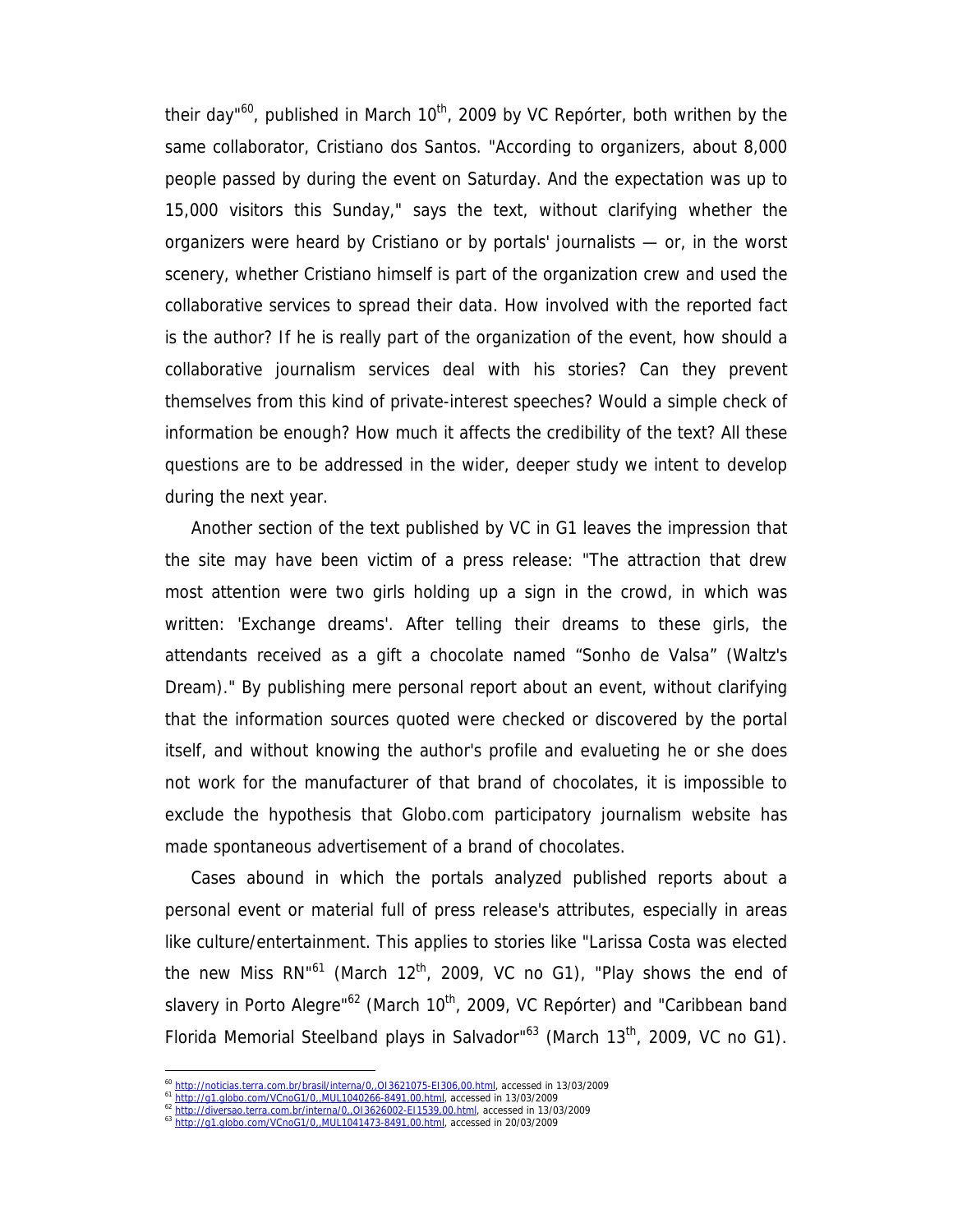Mere factual description, along with photographic record, assigns the material characteristic of testimony, which again shakes its credibility by the lack of verification and quotation of other sources. However, in the context of collaborative journalism, this credibility surpasses the boundaries of the portal brand or even its own newsroom, and should be granted to the published material by the journalists whom moderate the service. Or by the reader himself, along with the citizen journalist, in a way that the first is able to assess the profile and credentials of the latter, unlinking author and fact in benefit of exemption, for only then decide if a published story is credible or not. In the websites tested, none of the two hypotheses is communicated clearly to the reader, what tends to undermine the credibility of participatory journalism of the leading Brazilian web portals.

#### **6. FINAL CONSIDERATIONS**

At this level of the exploratory research, we observed that the participatory journalism in Brazil do not arouse reader's engagement with the production of information — the portals do not seem to show this concern also, as long as they use the material sent by collaborators as mere starting point for a process of investigation. With this, assigning the channels of UGC evaluated the label of "citizen journalism services" becomes untruthful, especially within the theoretical frame of reference outlined by Bruns. And assign the Brazilian net surfers that are involved in these services the title of "citizen reporter" is also fictitious, considering Bowman and Willis concepts, as the practice of citizen journalism turns the former "reader" into the protagonist of the news process, not only as actor in a supporting role.

Issues also emerged from the qualitative analysis of data — and they deserve a greater degree of debate over the research in progress — such as:

- the editorial intervention exercised by the portal, partially weakening the concept of citizen journalism;
- the effects over the portal brand credibility along with the collaborative content which it provides;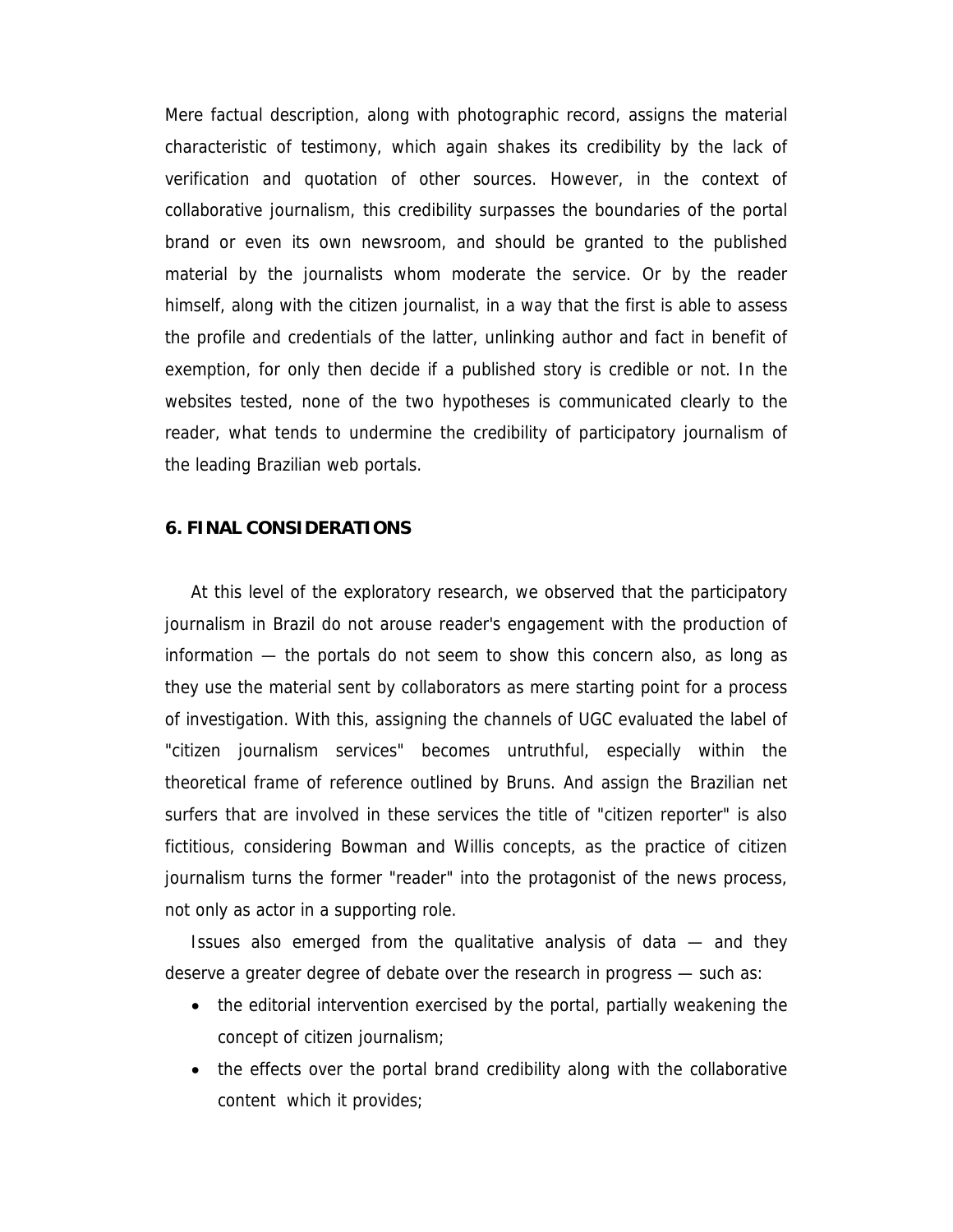- the characterization of "news" within a space of participatory journalism and how this concept should reflect the characteristics of traditional news process, and
- differentiated characterization between citizen journalist and "citizen source", character that seems to have emerged from this study.

 It should be emphasized that exist in the Brazilian web a diversity of independent initiatives — such as the Independent Media Center, an Indymedia branch in Brazil, Wikinews and other national websites, such as Brazil Wiki or Overmundo<sup>64</sup>  $-$  designed exclusively for citizen engagement as part of the news scenery. By their characteristics and editorial rules, they are much closer to the concept of participatory journalism than the leading portals' initiatives.

Finally, despite the evidence, but before the aspects already mentioned, is crucial to remember the non-conclusive, non-generalizing character of this research, leaving room for discussion of concepts like participatory journalism and its suitability to Brazilian online media operations.

Accessed in:

## **7. References**

BOWMAN, Shayne e WILLIS, Chris. **We Media**: How audiences are shaping the future of news and information. Reston: Media Center at American Press Institute, 2003. Available at: <http://www.hypergene.net/wemedia/ download/we\_media.pdf>. Accessed in: 12 mar. 2009

BRAMBILLA, Ana Maria. **Jornalismo open source**: discussão e experimentação do OhMyNews International. 2006. 251 f. Dissertação (Mestrado em Comunicação e Informação) – Faculdade de Biblioteconomia e Comunicação, Universidade Federal do Rio Grande do Sul, Porto Alegre, 2006. Available at: <http://www.lume.ufrgs.br/bitstream/handle/10183/ 8457/000576267.pdf>. Accessed in: 15 ago. 2007

BRUNS, Axel. **Gatewatching**: Collaborative Online News Production. New York: Peter Lang Publishing Inc., 2005.

<sup>64</sup> http://www.midiaindependente.org; http://pt.wikinews.org; http://www.overmundo.com.br e http://www.brasilwiki.com.br/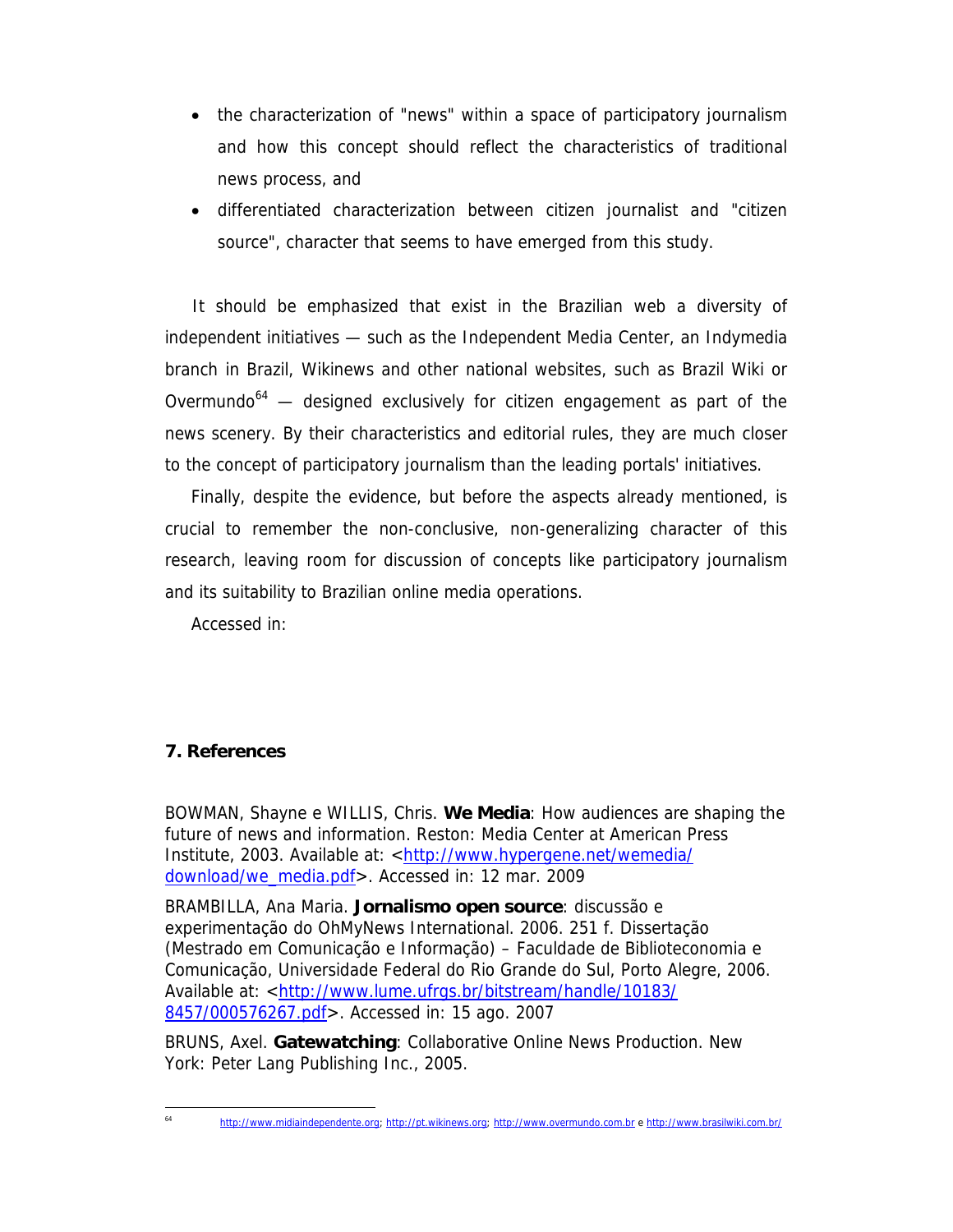CHAPARRO, Manuel Carlos. **Pragmática do jornalismo**: Buscas práticas para uma teoria da ação jornalística. 2. ed. São Paulo: Summus, 1994.

FOLHA DE S. PAULO. **Novo Manual da Redação.** 8. ed. São Paulo: Folha de S. Paulo, 1992.

GILLMOR, Dan. **We The Media**: Grassroots journalism by the people, for the people. Sebastopol: O'Reilly Media, 2004.

GULLI, Antonio; SIGNORINI, Alessio. **The Indexable Web is more than 11,5 billion pages**. Chiba: University of Iowa, 2005. Available at: <http://www.cs.uiowa.edu/~ asignori/web-size/size-indexable-web.pdf>. Accessed in: 15 fev. 2009

IBOPE. **Número de usuários de banda larga em residências cresceu 24%**. São Paulo: Ibope, 2009. Available at:

<http://www.ibope.com.br/calandraWeb/servlet/

CalandraRedirect?temp=5&proj=PortalIBOPE&pub=T&db=caldb&comp=Noticia s&docid=1478D4331D733E8C83257584004C7F8>. Accessed in: 31 mar. 2009

INSTITUTO BRASILEIRO DE GEOGRAFIA E ESTATÍSTICA. **Pesquisa Nacional por Amostra de Domicílios**: Síntese de Indicadores 2007. Rio de Janeiro: IBGE, 2007. Available at:

<http://www.ibge.gov.br/home/estatistica/populacao/trabalhoerendimento/ pnad2007/sintesepnad2007.pdf>. Accessed in: 31 mar. 2009

INTERNET WORLD STATS. Disponível em:

<http://www.Internetworldstats.com>. Accessed in: 31 mar. 2009

KOVACH, Bill & ROSENSTIEL, Tom. **Os elementos do jornalismo**: O que os jornalistas devem saber e o público exigir. São Paulo: Geração Editorial, 2004.

LAGE, Nilson. **A reportagem**: Teoria e técnica de entrevista e pesquisa jornalística. Rio de Janeiro: Record, 2001.

LENHART, Amanda; FOX, Susannah. **Bloggers**: A portrait of the Internet's new storytellers. Washington: Pew Internet & American Life Project, 2006. Available at:

<http://www.pewInternet.org/~/media//Files/Reports/2006/PIP%20Bloggers% 20Report%20July%2019%202006.pdf.pdf>. Accessed in: 28 fev. 2009

NIELSEN//NETRATINGS ONLINE. Disponível em: <http://www.nielsenonline.com>. Accessed in: 27 mar. 2009

PEER-TO-PEER. Wikipedia. Available at: <http://en.wikipedia.org/wiki/Peer-topeer>. Acesso em 28 mar. 2009

PENA, Felipe. **Teoria do Jornalismo.** São Paulo: Editora Contexto, 2005

QUADROS, Claudia Irene de. A participação do público no webjornalismo. **Revista da Associação Nacional dos Programas de Pós-Graduação em Comunicação**, Florianópolis, 2005. Available at:

<http://www.compos.org.br/seer/index.php/e-compos/article/viewFile/56/56>. Accessed in: 12 mar. 2009

RAMONET, Ignacio. **A Tirania da Comunicação.** Petrópolis: Vozes, 1999.